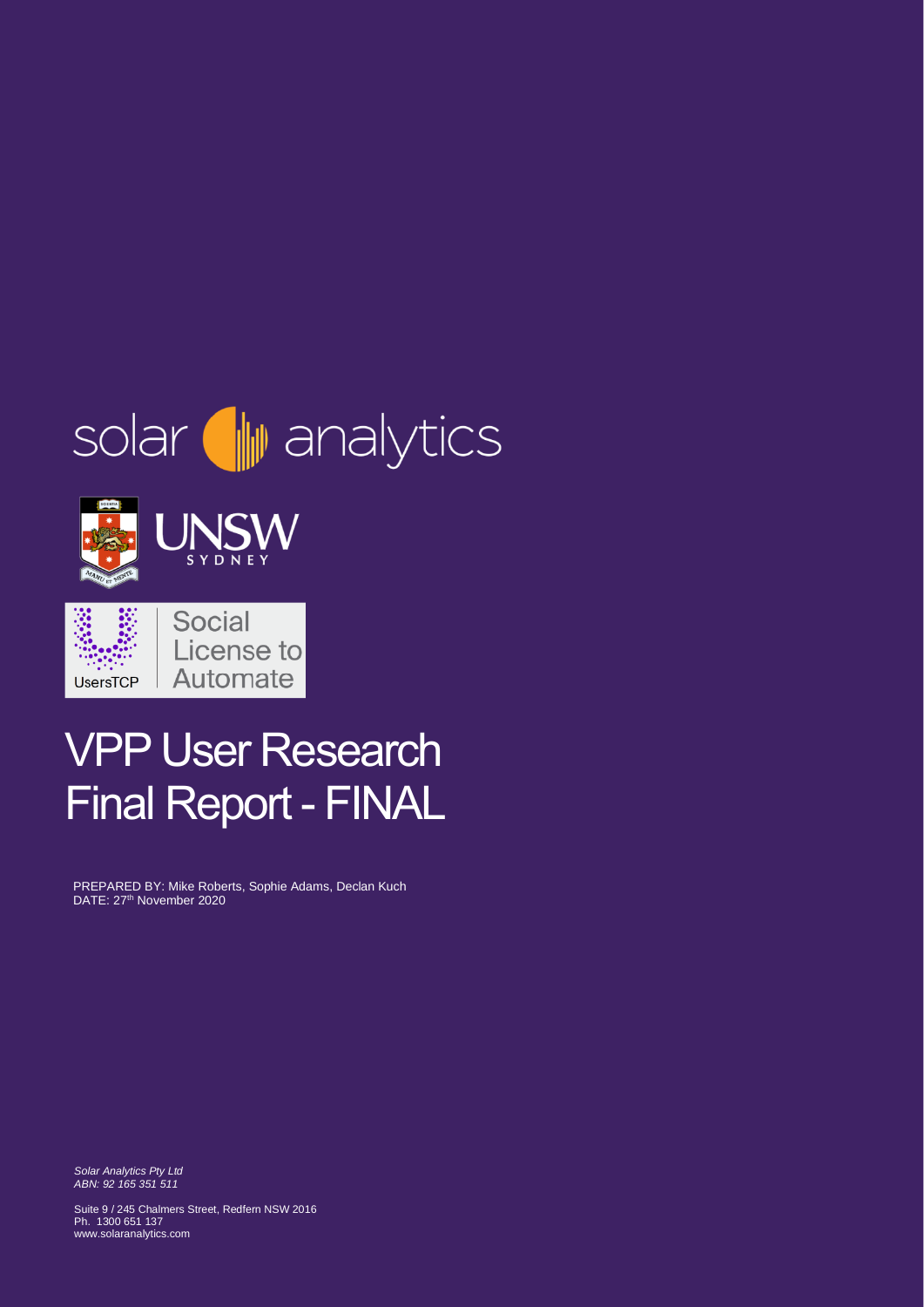## Executive Summary

Residential Virtual Power Plants (VPP) are emerging as a promising new technology to manage peak demand, control frequency and manage network augmentation costs. However, they require electricity users to configure new and existing appliances for orchestration by a third party. This report delivers findings from 10 interviews with solar PV homeowners, which included virtual home tours, and 6 focus groups with a total of 37 electricity customers with and without solar PV.

We found that energy users are **ambivalent** about the prospect of participating in Virtual Power Plants. This ambivalence relates to the four key themes found in our research: (1) the U-turn in energy user journey; (2) multiple dimensions of transparency; (3) configuration of control and (4) ambivalence about participating in another market.

For many users, this ambivalence is the result of needing to make a **'U-Turn'** in their thinking about energy resources. Many solar households – particularly those with monitoring – have a high awareness and understanding of energy flows in their house. They see a battery purchase as another tool to manage their control over home energy use and their independence from external parties. Asking them to participate in a VPP where the battery is a black box, operated by an external organisation (or its algorithm), whether to maximise their financial benefit or the stability of the network, is asking them to up-end their understanding of the role of the battery, and their relationship to energy.

A strong theme that emerged from the research was the need for **transparency** to engender trust and promote user participation. For some this means detailed information about operation of their battery, while others need to understand how the benefit of the VPP is being shared.

Some participants' attitudes to VPP participation were unaffected by having more knowledge about the energy system and the **broader benefits** of VPPs but, for others, this understanding increased the degree of control over their battery they were willing to relinquish.

Our results suggest that many users are happy to compromise on that **level of control** at the right price but retaining a clearly explained '**opt-out' function** is likely to be crucial in winning support for VPPs.

Finally, few participants were enthusiastic about participating in VPP markets with private, for-profit companies. Concerns about equity, fairness and trust were often raised by participants, as well as frustration with the difficulty of negotiating complex options for energy supply. Our research supports earlier findings that energy governance built around a model of commons is more likely to find broad support in the community.

This report concludes with recommendations for market participants and policymakers to address these concerns, while acknowledging research gaps.

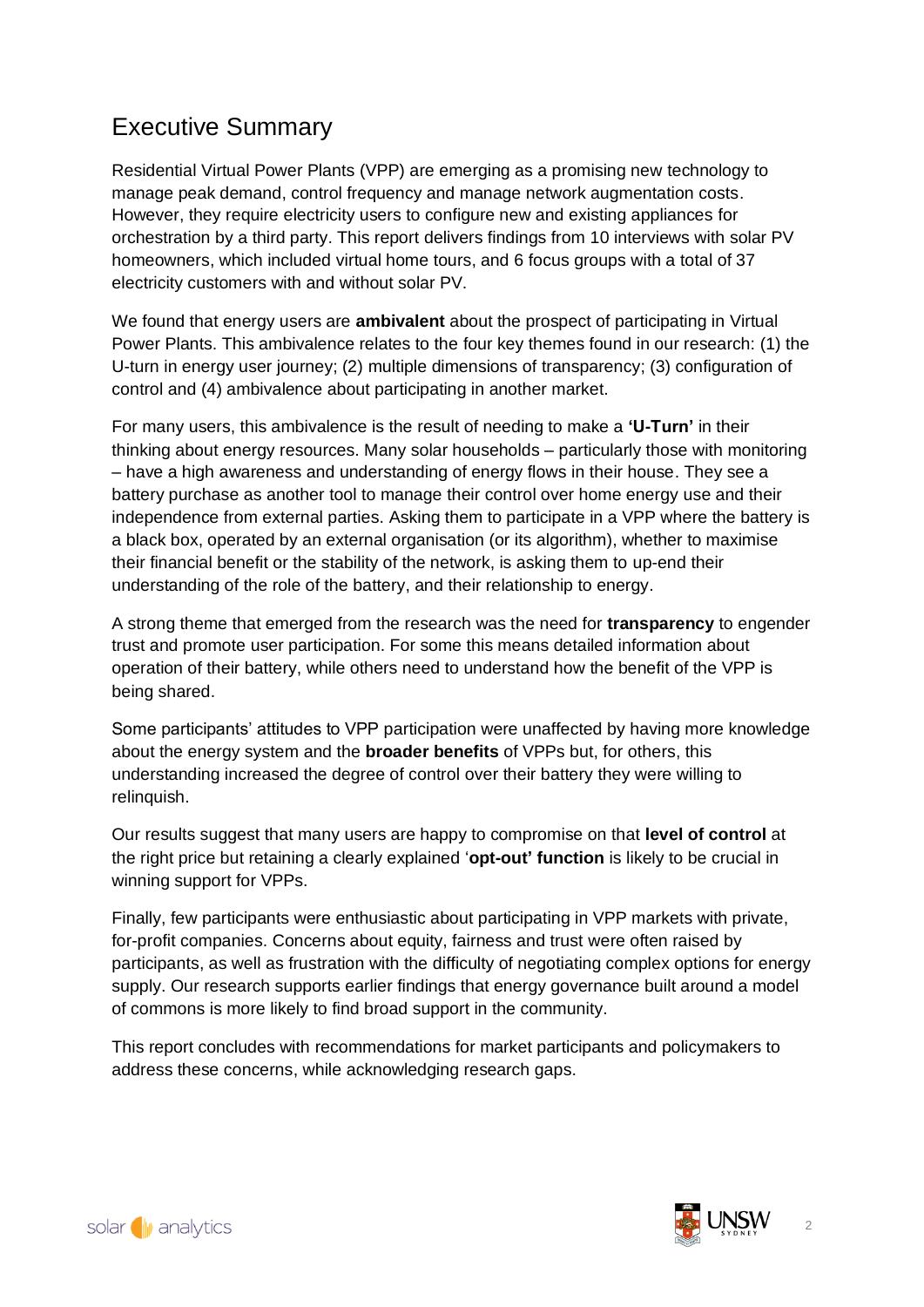## **Background**

#### **Project & Partners**

This research was carried out as part of the **Consumer-led Distributed Energy Study (VPP)** project led by Solar Analytics (SolA) and funded by NSW Department of Planning and Environment under the Emerging Energy Program.



The research was carried out by Dr Mike Roberts, Dr Sophie Adams and Dr Declan Kuch from the Collaboration on Energy and Environmental Markets (CEEM) at UNSW Sydney, in collaboration with the *Social Licence to Automate* Annex of the International Energy Agency's User-Centred Energy Systems Technology Collaboration Program - *Users TCP* [\(https://userstcp.org/\)](https://userstcp.org/)



Project partners include the three NSW Distribution Network Service Providers (DNSPs), Ausgrid, Endeavour Energy and Essential Energy, and demand-side management provider Green-Sync



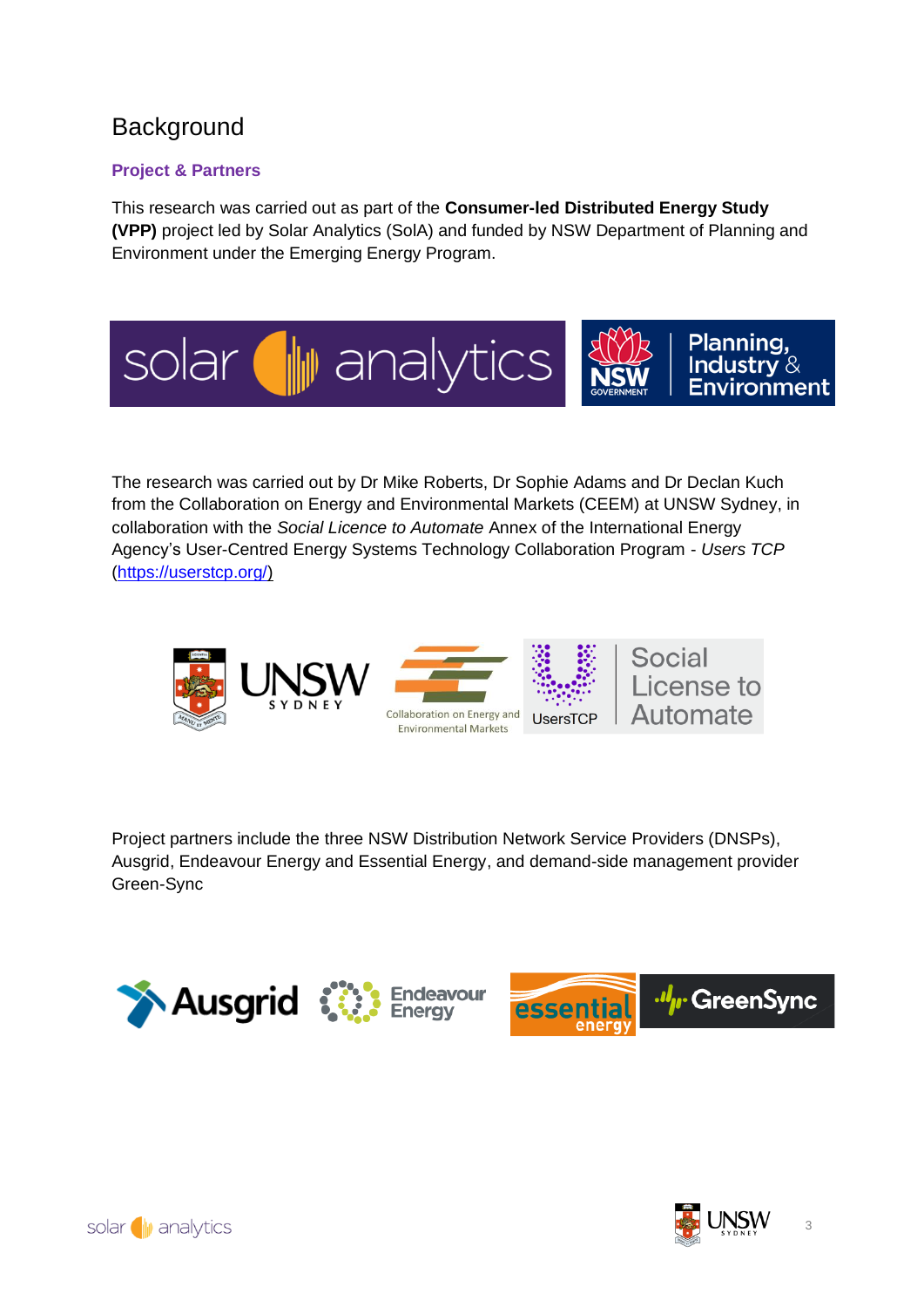## Research Aims

#### **Purpose**

The purpose of the user research is to interrogate the assumption that energy users will participate in a VPP under conditions that make it economically viable. Additionally, it examines the conditions under which users are willing to share their energy data with DNSPs as access to data is currently a barrier to VPP testing.

The study aims to answer concrete questions to inform inputs into, and interpretation of the results from a desktop VPP simulation.

#### **Research Goals and Questions**

The research goals were initially formulated as:

- 1. Determine the conditions under which battery-purchasing customers might be motivated to sign up to a SolA VPP
- 2. Determine the conditions under which solar-purchasing customers might be motivated to choose solar + battery + SolA VPP over just solar or just solar + battery
- 3. Determine the conditions under which solar- and/or battery-purchasing customers might agree to a data-sharing arrangement with their DNSP

In pursuit of these goals, broader research questions relating to user attitudes and motivations have been explored:

- How do users understand the function of VPPs in addressing challenges in the electricity system, and their own role in being part of such an initiative?
- What motivates energy users to participate in a VPP?
- What discourages energy users from participating in a VPP?
- How do users expect that participation in a VPP would affect them?
- Does the potential for VPP participation incentivise battery purchase?
- What (types of) organisations do users trust to run a VPP, and to what do users attribute this sense of trust?
- What aspects of VPP design can mitigate users' reservations about participation?

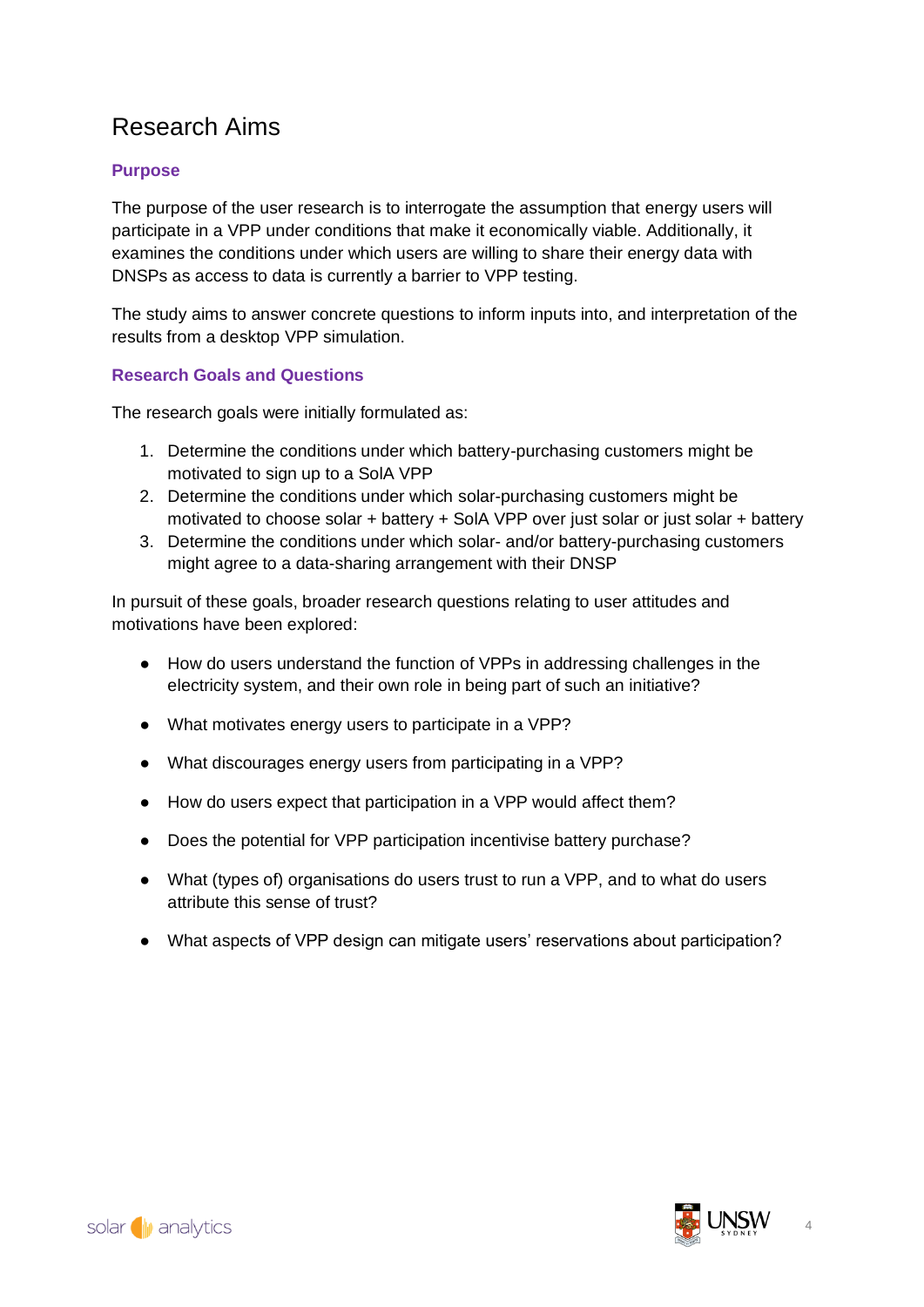## Existing Research and Hypotheses

The development of VPPs is the culmination of key recent trends in the Australian energy sector, especially an increasing interest in user- and customer-centred thinking across the sector, decarbonisation, and the decentralisation of energy assets. A considerable body of research has been developed bringing together industry, coalitions of energy users, government bodies, networks, generators, retailers, and new commercial and noncommercial entrants<sup>1</sup>. At the broadest level, VPPs are part of a trend towards distributed clean energy communities that will see new centralised coordinators allow dispersed investment based on diverse household preferences<sup>2</sup>. Distributed communities of energy users through technologies like VPPs are in many ways at the leading edge of the energy transition. Thus, they are likely to undermine incumbent business models, while also facing complexity in the rollout of the technologies.

#### **Australian VPP trials**

Knowledge sharing from the several recent and ongoing Australian VPP trials largely focused on the challenges of technical co-ordination of batteries and their interaction with various energy markets. However, some initial findings relating to user engagement have emerged.

- AGL report 82.7% customer satisfaction with Stage 1 (2017) of their VPP in South Australia and suggest that the response to the trial reveals a "significant latent demand for batteries", much of it based on a desire for back-up power, with stage 1 VPP participants characterised as 'tech savvy early adopters'
- Ausgrid reported strong customer interest in their Battery VPP trial, with 97% of Reposit customers participating, only 3% opting out during the first phase of the trial and 74% of participants expressing satisfaction with the trial. The most popular reasons for participation in the first phase (selected from a list) were "helping the electricity grid to be managed more efficiently" (43%), "It is better for the environment" (20%) and "financial reward" (18%). For the second phase of the trial in 2020, the proportions selecting these answers were 72%, 64% and 72%, respectively.
- By contrast, Simply Energy report "reducing electricity bills" as the motivation for the overwhelming majority of customers interested in their VPP product. The report recommends a 'BYO" approach to VPPs in order to separate the sale, installation of maintenance from the operation of the VPP.

structure, opportunities, and challenges. *Energy research & social science*, *35*, pp.94-107.



<sup>&</sup>lt;sup>1</sup> See especially projects such as 'Power Transformed'

[https://energyconsumersaustralia.com.au/great-grants/power-transformed-understanding-consumer](https://energyconsumersaustralia.com.au/great-grants/power-transformed-understanding-consumer-decision-making-in-the-complex-and-transforming-energy-market)[decision-making-in-the-complex-and-transforming-energy-market;](https://energyconsumersaustralia.com.au/great-grants/power-transformed-understanding-consumer-decision-making-in-the-complex-and-transforming-energy-market) 'Taking Advantage of Electricity Price Signals' [https://www.citysmart.com.au/news/wallaby-or-beehive-meet-the-australian-electricity](https://www.citysmart.com.au/news/wallaby-or-beehive-meet-the-australian-electricity-consumer/)[consumer/](https://www.citysmart.com.au/news/wallaby-or-beehive-meet-the-australian-electricity-consumer/) ; and the 'Engaging Households Towards the Future Grid' project <https://cur.org.au/cms/wp-content/uploads/2019/03/future-grid-homes-household-report-final-1.pdf> <sup>2</sup> Gui, E.M. and MacGill, I., 2018. Typology of future clean energy communities: An exploratory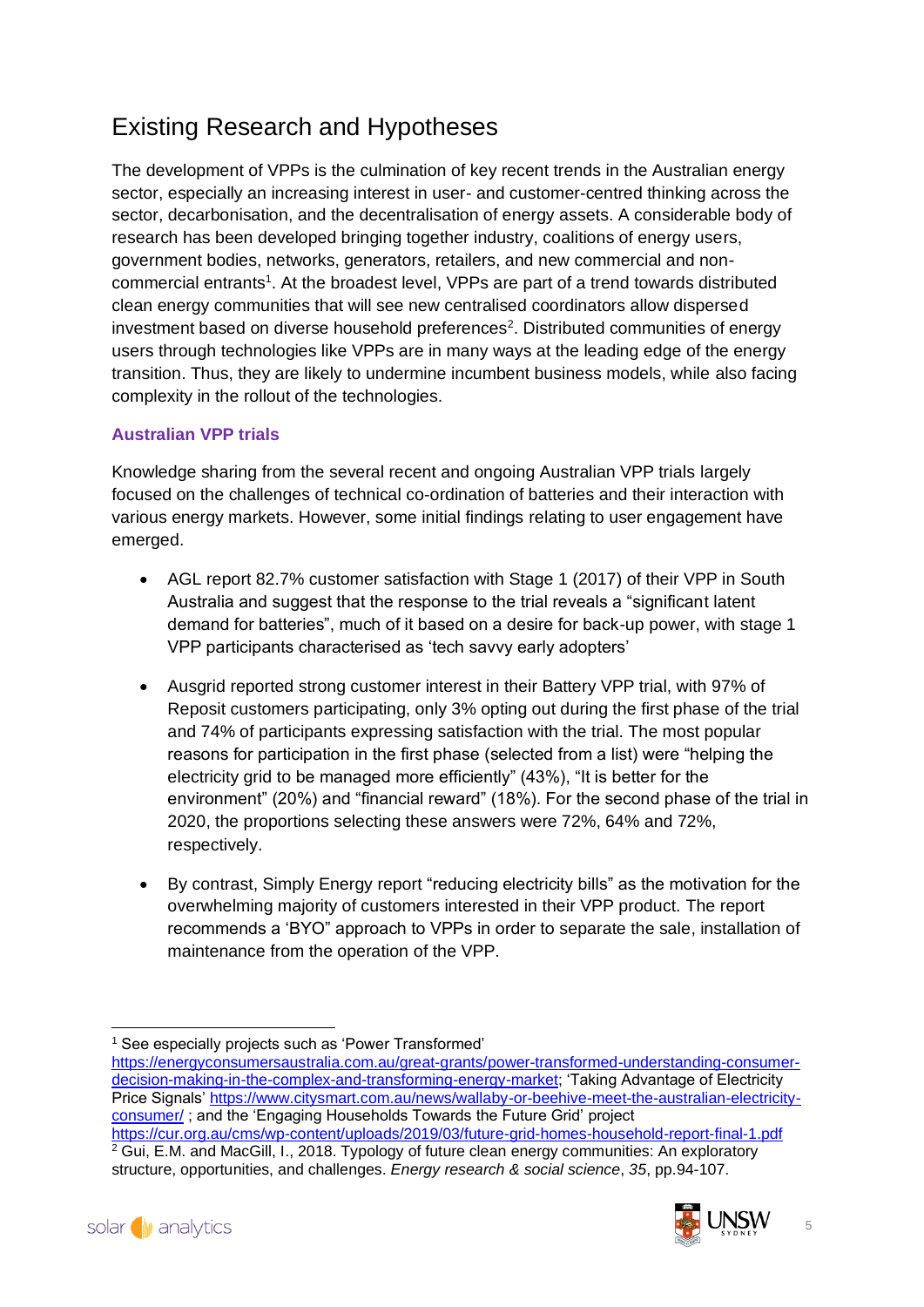• Questioned before the trial, 58% of Ausgrid VPP participants said they would be unconcerned or only a little concerned if their battery was discharged to its minimum level, while 42% were reasonably to very concerned and "*wanted to know if they still had control over the battery settings or were concerned that they would not have enough stored energy to power their own home's needs*."

Drawing on these reports, the wider published literature from recent years and our initial research, we have identified key issues as they relate to the new technology and business model implied by VPPs. Thus, we formulated five research hypotheses to guide our data gathering:

1. VPP participation does not align with motivations for investing in solar or batteries

2. People without solar and batteries are more open to VPPs as a purely financial proposition than those who have started their 'sustainable energy journey'

3. Understanding of community, environmental and grid benefits can help motivate electricity users to participate in a VPP

4. VPP participation is constrained by restricted flexibility capital (including lifestyle, economic resources, etc.), reliability concerns, concerns about being taken advantage of, ...

5. Willingness to participate is dependent on a VPP being run by a trusted party, and on a transparent and fair allocation of benefits.

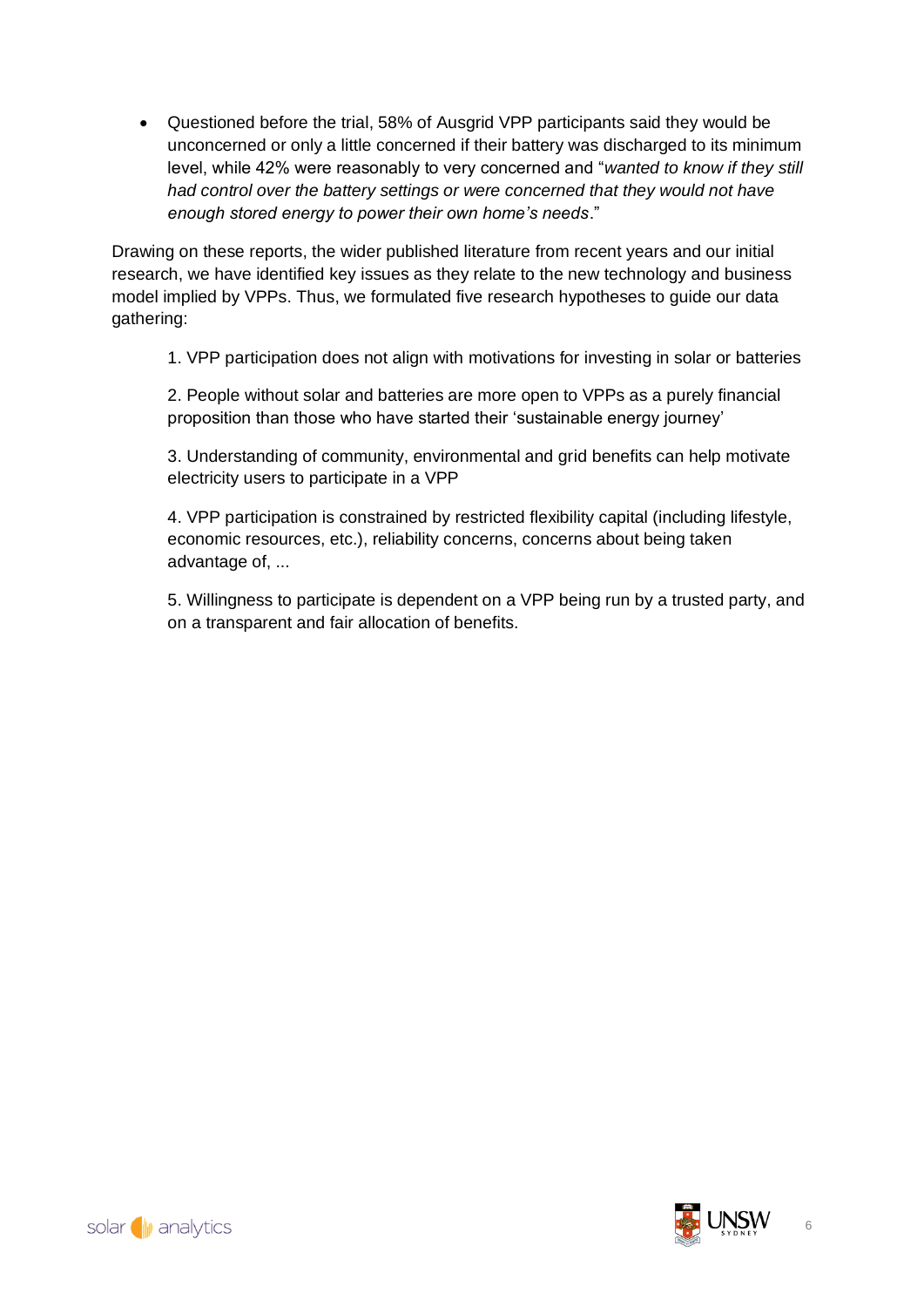## Research Methods and Dataset

The research was carried out in 2 stages. **Stage 1** aimed to get a broad understanding of customer attitudes towards data sharing and VPPs, and of what kind of arrangements are attractive. This stage was restricted to existing SolA customers (i.e. residential energy users with rooftop solar and above-average energy engagement), due to ease and speed of access.

Emails were sent to 3830 SolA customers in NSW with a link to a brief online survey / consent form. 137 SolA customers registered for the study and a subset of these was invited to participate, with a view to achieving a representative sample by gender, age group and network area (AusGrid, Endeavour, Essential) and to include participants with and without batteries. No incentives were offered for participation.

Semi-structured interviews were carried out with 10 participants and 15 users participated in 2 focus groups.

**Stage 2** extended the research to a broader group of participants, including from non-solar households, and solar households without SoLA monitoring, recruited through an external agency. These participants were given an incentive of \$75. A pre-screening questionnaire was used to achieve a mix of gender, age, state and rural / urban. The first three focus groups were restricted to homeowners, one group with solar, one without and the third mixed. The fourth group was restricted to South Australia, in order to explore how recent network outages have influenced users' understanding and motivations, and included renters as well as owners, from a mix of income brackets.

Initial findings from Stage 1 were used to inform inputs into SolA's desktop VPP simulation and early outputs from the VPP simulation were incorporated into the questioning for Stage 2. The 4 focus groups in Stage 2 were restricted to 6 participants (as opposed to 8 for Stage 1) to enable greater participation and discussion. Due to a power outage with a keen sense of irony in South Australia, the final group only had 4 participants.

#### **Demographic breakdown of participants**

Recruitment was targeted to achieve a balanced sample by gender and age. However, no participants under 21 were recruited and older participants were over-represented, in part because recruitment was restricted to home-owners, except for the final focus group.

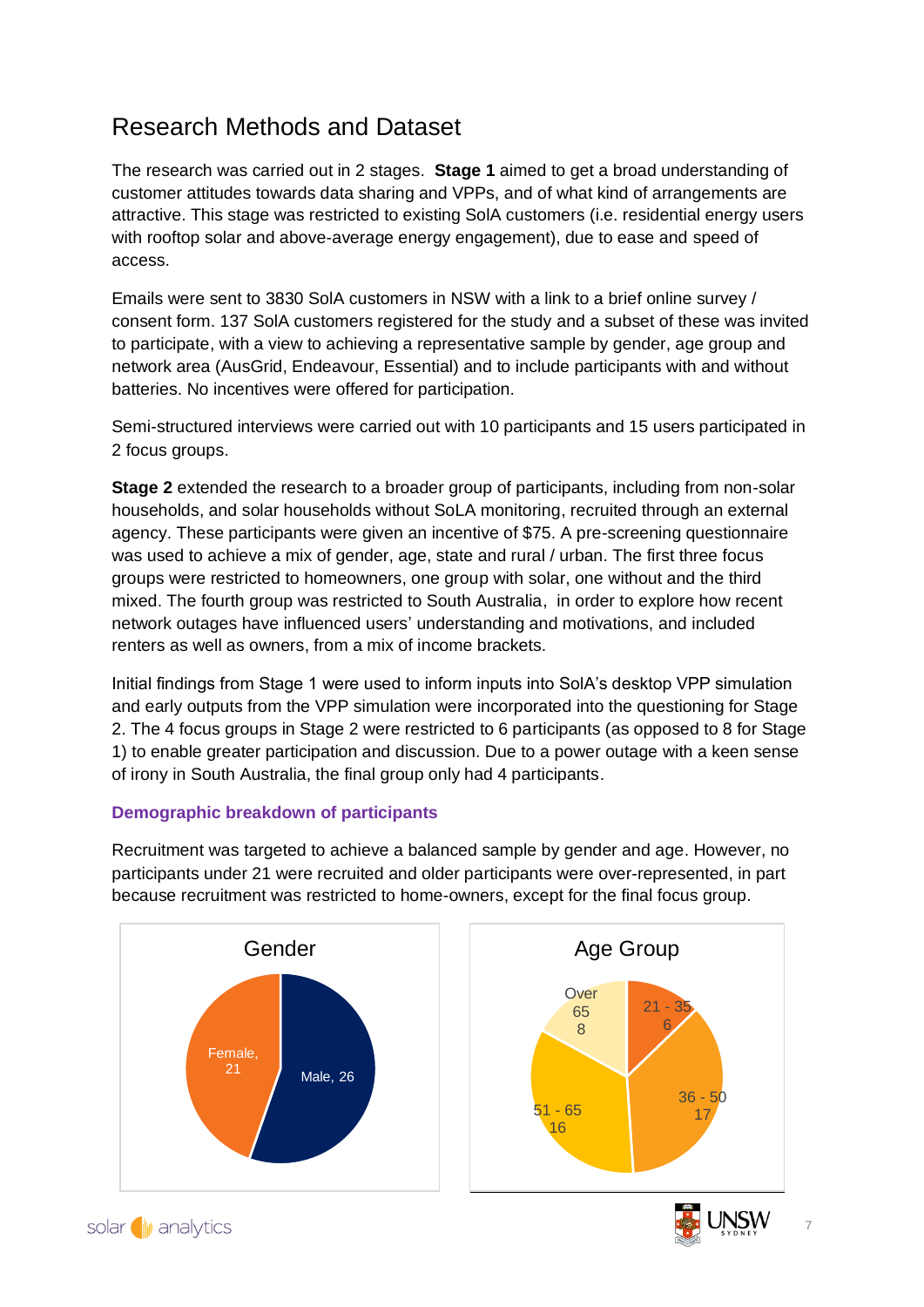Stage 1 participants were recruited from NSW, distributed across the 3 DNSP areas. Stage 2 participants were recruited nationwide, except for the final focus group which was focused on South Australia



All but one of the 25 stage 1 participants had solar and SolA monitoring; 3 had batteries. 9 of the 22 Stage 2 participants had solar and one had a battery. 14 participants had neither solar nor battery.



solar wanalytics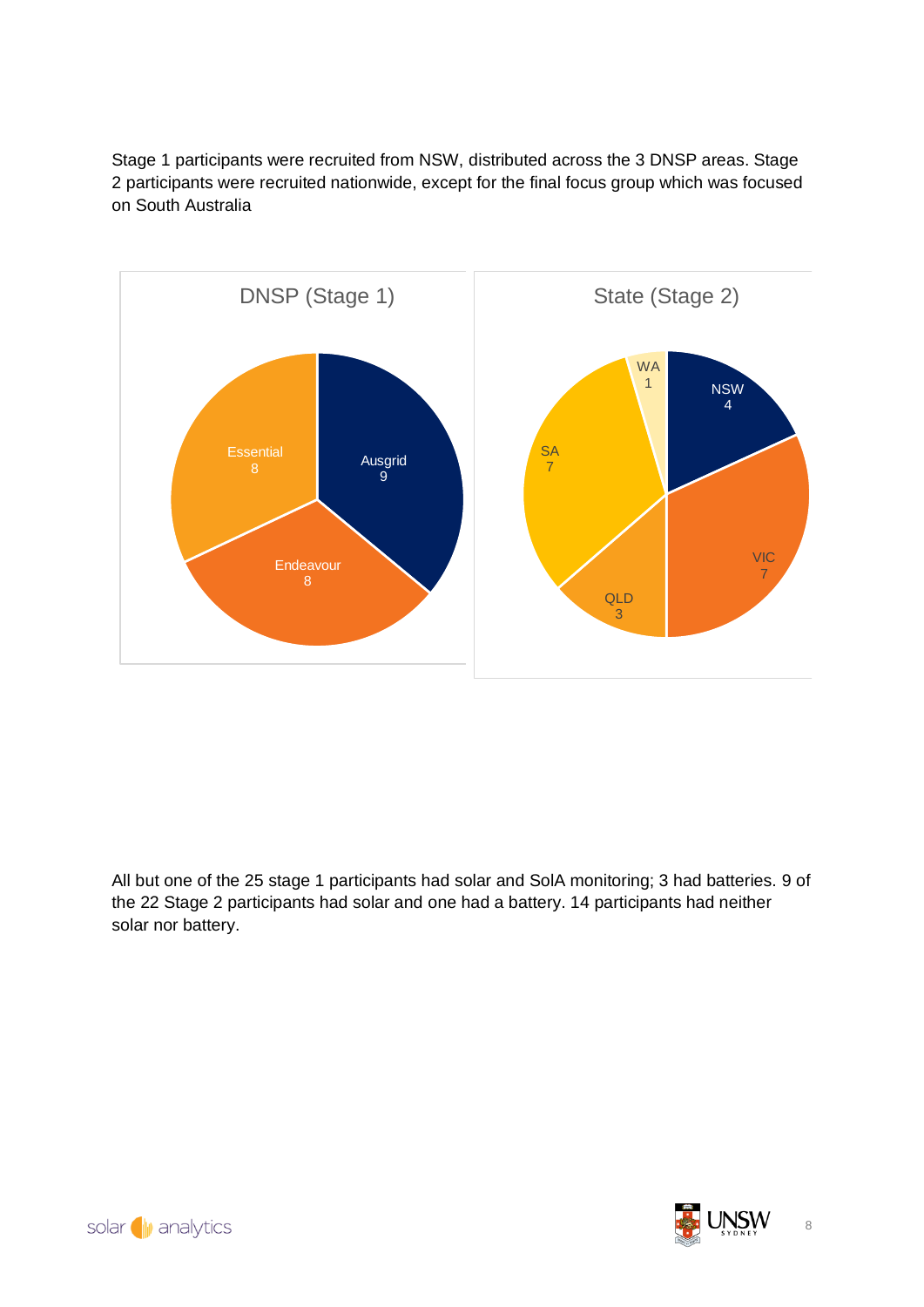





9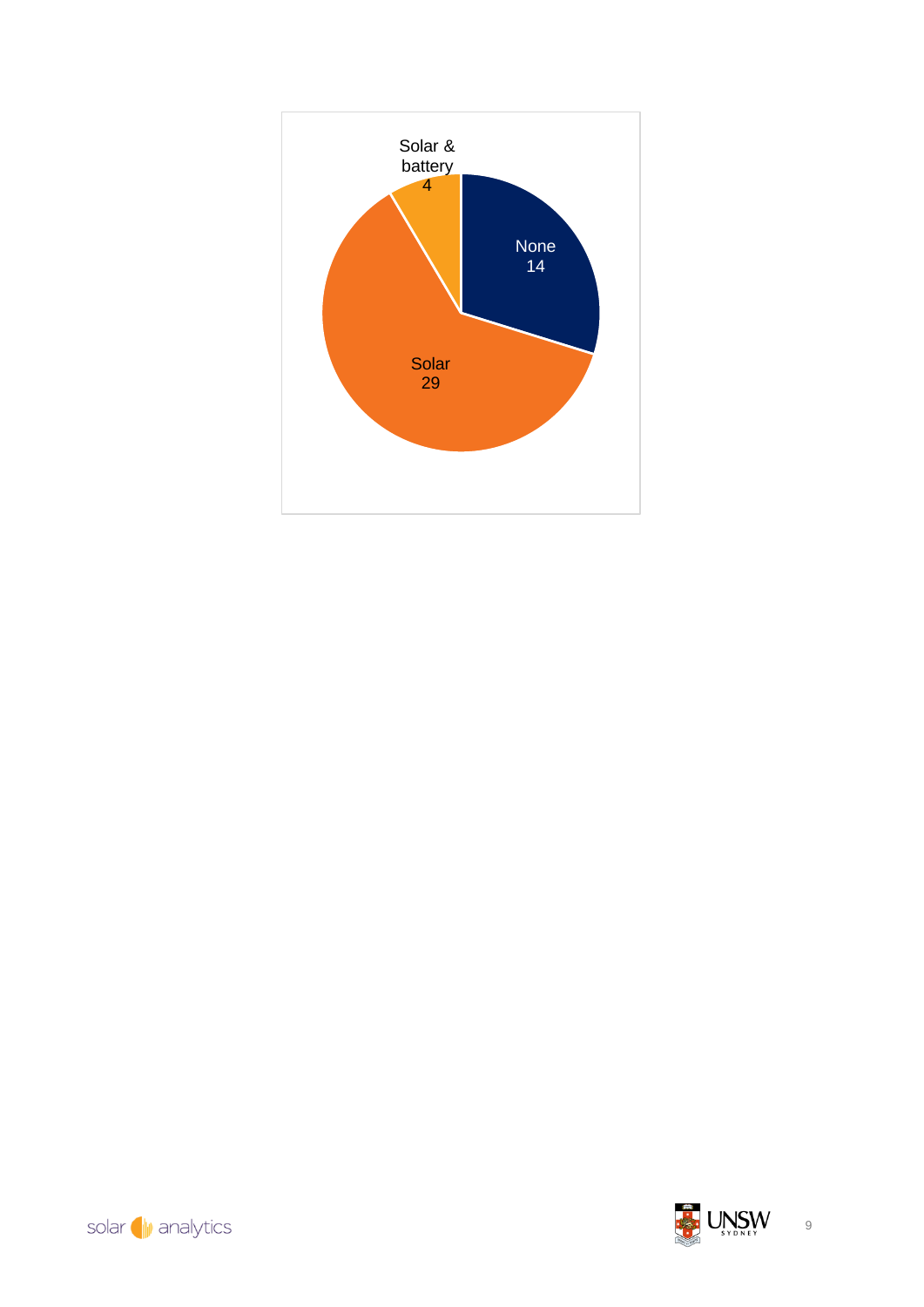## Research Findings



#### **Factors that influence battery purchase**

The most commonly expressed motivations for battery purchase were energy independence, increased self-consumption of solar and security of power supply. Security of power supply was understood to mean blackout protection, and was considered particularly important in remote areas, for

facilities for vulnerable groups (e.g. childcare centres, community facilities) and for small/home businesses. *'Going off-grid'* was a widely articulated aspiration among those participants who already have solar systems installed in their homes. For these participants, using their 'own energy' is a source of satisfaction. One who had already installed a battery described being able to run air-conditioning in the evening without drawing from the grid as a *'nice feeling'*, for example.

Financial factors were less frequently offered as a reason for battery purchase, although energy prices likely influence the interest of many participants in energy independence. One participant who already has a solar system and battery stated that his *'goal is to try and ensure [sic] how much money you can make out of solar'*. When financial motivations for battery purchase were expressed, it was more likely to be in terms of reduced bills (due to the disparity between feed-in-tariffs and peak electricity tariffs) than overall financial benefit (*It's not so much the actual dollar value. It just annoys me that I pay 29 cents and they pay me 21.*) Another factor cited was the environment and, for one participant who had already installed a battery, this outweighed financial considerations: *'it's not really about the money. It's just about not utilising coal-fired power'*.

Other expressed benefits of battery ownership include:

- Convenience and the ability to use appliances at any time, including in cases in which participants' capacity to load shift is restricted by their lifestyle
- Ability to manage higher energy use
- Battery as an element of a 'smart' home
- Perceived social status
- Potential source of income (through VPP participation or time-of-use arbitrage)

Most interviewees gave financial reasons for not buying a battery, expressed as high costs, long payback period (greater than the battery lifetime or greater than intended residence in the home), and lack of access to capital. This suggests that enabling financial circumstances must accompany other, typically non-financial motivations to drive battery purchase.

Other reasons for not buying a battery include:

- Living in rental property
- Lack of excess generation either small solar system or high daytime consumption
- Technical constraints (3-phase grid connection)

A large proportion of solar owners are *waiting* for 'the right time' to buy a battery. This point in time is defined variously, including as 3 to 5 years from now; when the price drops from \$15k to \$9K or \$10K; when a 21c feed-in tariff is no longer available; when the participant

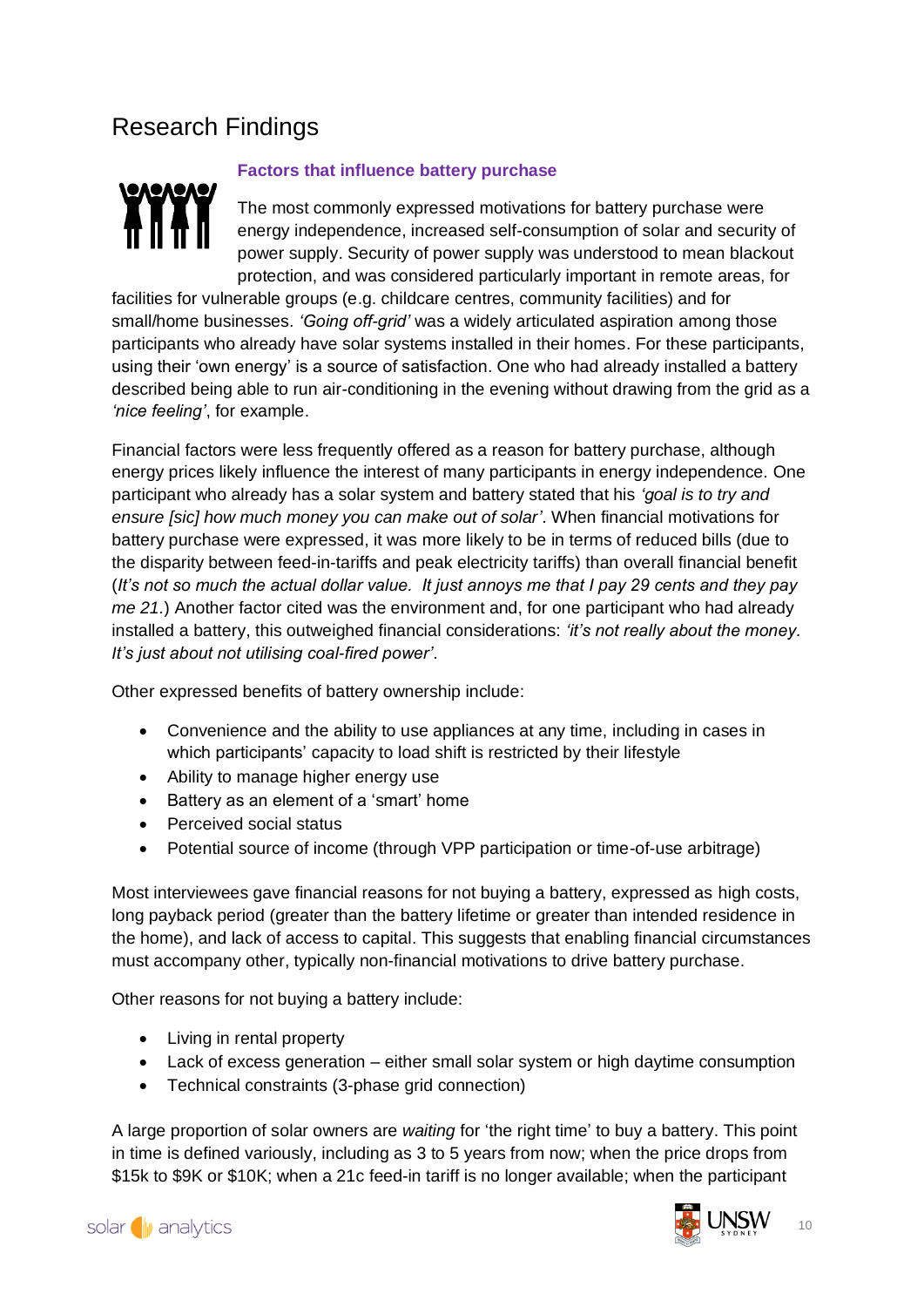can access a government grant; after they have installed a larger solar system; or when they can afford an EV. Some participants are concerned about purchasing a battery now when, 'just around the corner', the technology may improve and become more affordable.



#### **Attitudes to data sharing**

Attitudes to energy data sharing among participants are diverse, ranging from a lack of concern (typically expressed with reference to a sense of inevitability and the idea that much general personal data is shared through other means, such as smartphones, anyway) to a concern that their energy

data could be exploited by unknown parties for economic advantage. Some participants are willing to share their energy data provided it is anonymised. Many participants indicated that their willingness to share their energy data would depend on an understanding of what it is being used for – and in particular that it is being used for a legitimate purpose: '*if there was a reason for them to have it'; 'I want it to be purposeful*'. Perceived legitimate purposes include those that are:

- Not driven by profit
- In the community's interests: '*if it was for the greater good of the community*'
- Environmental: '*Going to help us have better ways to use our energy more efficiently, to use […] new kinds of energy that are going to […] benefit the environment*'
- Supporting the grid: Going to '*help them maintain their network*'



#### **Understandings of VPP**

One participant understood a VPP as orchestrated batteries; another as *'somebody is going to manage the power that everybody is producing so that the grid works'*. However, in general, levels of understanding were low, even among the self-selecting and highly engaged cohort of Solar Analytics

customers. A common perception is that a VPP is about sharing energy and, more specifically, sharing excess solar generation with other customers, particularly in the local area: *'It's like a power co-op'*. Several interpreted a VPP as a local microgrid or peer-to-peer local energy trading scheme, while others confused it with a community battery. Two thought that a prosumer is effectively a VPP: *'I feel like a power station';* '*My understanding of a VPP is literally I'm a power station and I send power to the grid when it's requested, if I have excess, and I get paid for it.'*

Once the basic principles of a VPP were explained to the participants, most would consider participating, but emphasised that they would require more information before making a decision.



#### **Reasons for participation**

Most participants indicated that it is essential that they are getting something out of participation in a VPP – *'the feeling that I'm getting what I* 

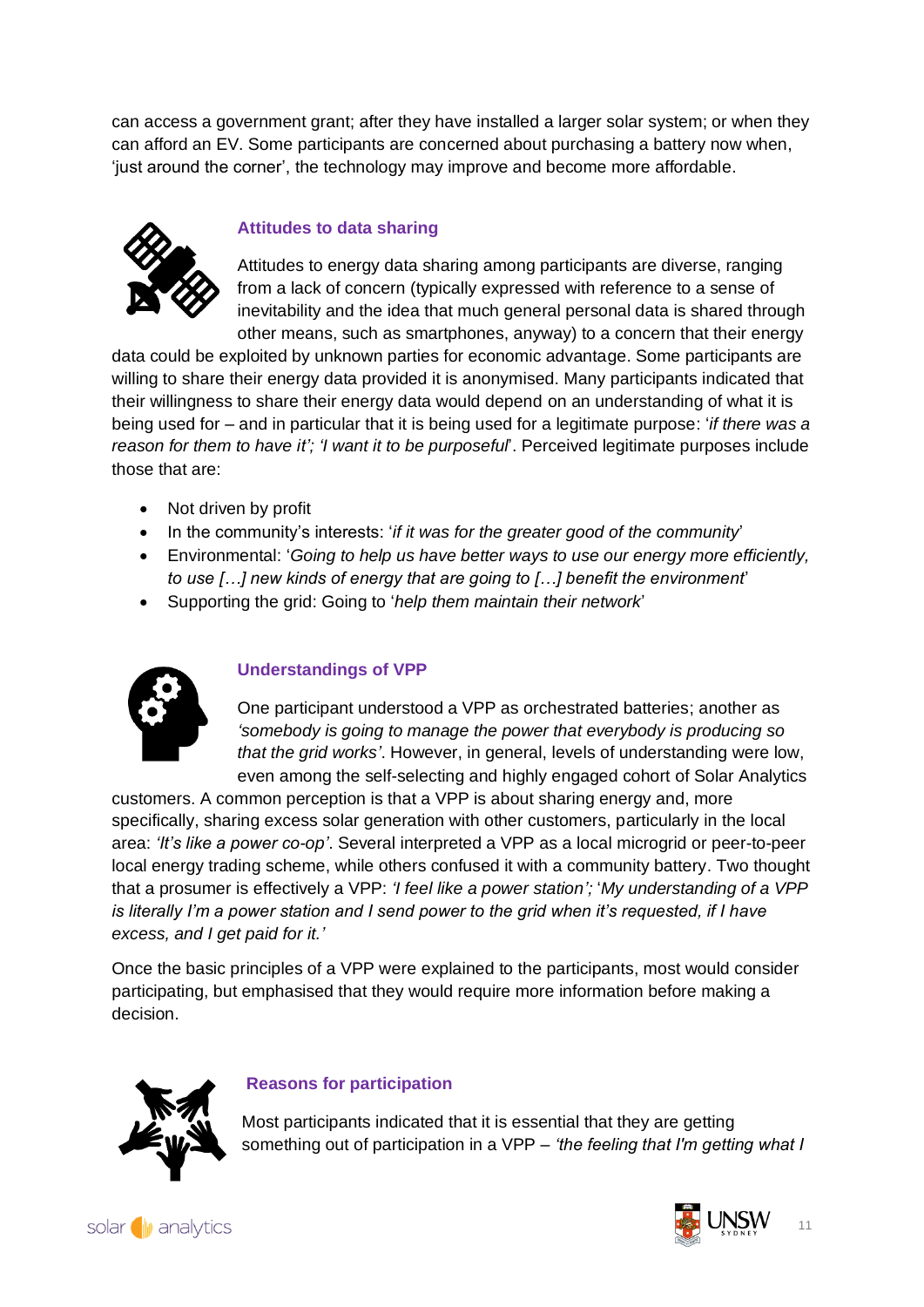*believe is an adequate return'* – but this 'return' is not necessarily (only) financial and varies among participants.

**Economic benefit**, expressed as bill savings or income, was cited as a reason to participate. For some, this entailed making profit from participation while for others compensation for lost income and/or battery degradation would be sufficient, provided the VPP is achieving other community or environmental benefits. Others saw VPP participation as an opportunity to overcome the financial barriers that have prevented battery purchase, stating, for example, that *'to have something like that to actually actively assist in the payback of the battery would be fantastic'.*

Research participants also mentioned different types of **community benefit** as motivating factors. For some, supporting management of the grid is understood as contributing to the community through:

- Grid management (e.g. voltage control), which can be understood as a safety issue and for some justifies giving up some level of control: '/*'m okay with allowing some level of control to make sure that things are not dangerous for me or for other people'*
- Reduced energy costs for everyone, which is cited as a reason for participation (and indeed failure to achieve that as a deal-breaker) by a couple of participants
- Preventing blackouts, which was another reason for participating or for opting for a higher level of VPP control over the battery, especially for research participants based in South Australia – although, conversely, being located in an area with a high frequency of blackouts was a reason for some participants to be wary of loss of control of their battery (see below)**.**

**Environmental benefit** was also important for many participants, and for some the most important factor. Although the VPP proposition can sit at odds with some people's reasons for having purchased a battery (see discussion of this below), one participant stated that *'the other reason that we have solar is also the clean energy aspect of it. Yes, the savings and costs go that way, but I also would prefer to see clean energy. And I think that this would be a way as well of having more clean energy generated for all'*.

These three main categories of benefit carried different relative weight for the participants and, in particular, participants differed in the importance they ascribed to personal, financial benefits compared to the wider social and environmental benefits. For some, a VPP was seen as a way to achieve both personal and wider societal ends, as is captured in the statement that *'it would be good to help the community and help yourself'.* For others, the wider benefits are more important than personal benefits, provided that they incur no expense: *'I don't want to be paying for something that I'm not getting absolutely anything out of it all, but I care a lot more about making sure that it benefits everyone'*. And for yet others, financial benefits must be achieved first and wider benefits are considered a bonus: *'[if participating in a VPP was financially viable] then – yeah, sure, I would be more than happy to share any energy that we had with the greater community'; 'I'm putting a battery on for my benefit first rather than a grid benefit'; 'if it helps others, then that's fine as well but as long as there's financial benefit for ourselves'.*

When asked if they would accept lower financial compensation given the wider benefits of VPPs, some research participants said no (*'there's only so much I'm willing to do'*) while others said yes (*'if I was given the transparency of what the benefit was'*). In the second stage of the study, we discussed the wider issues in the energy system with the focus group

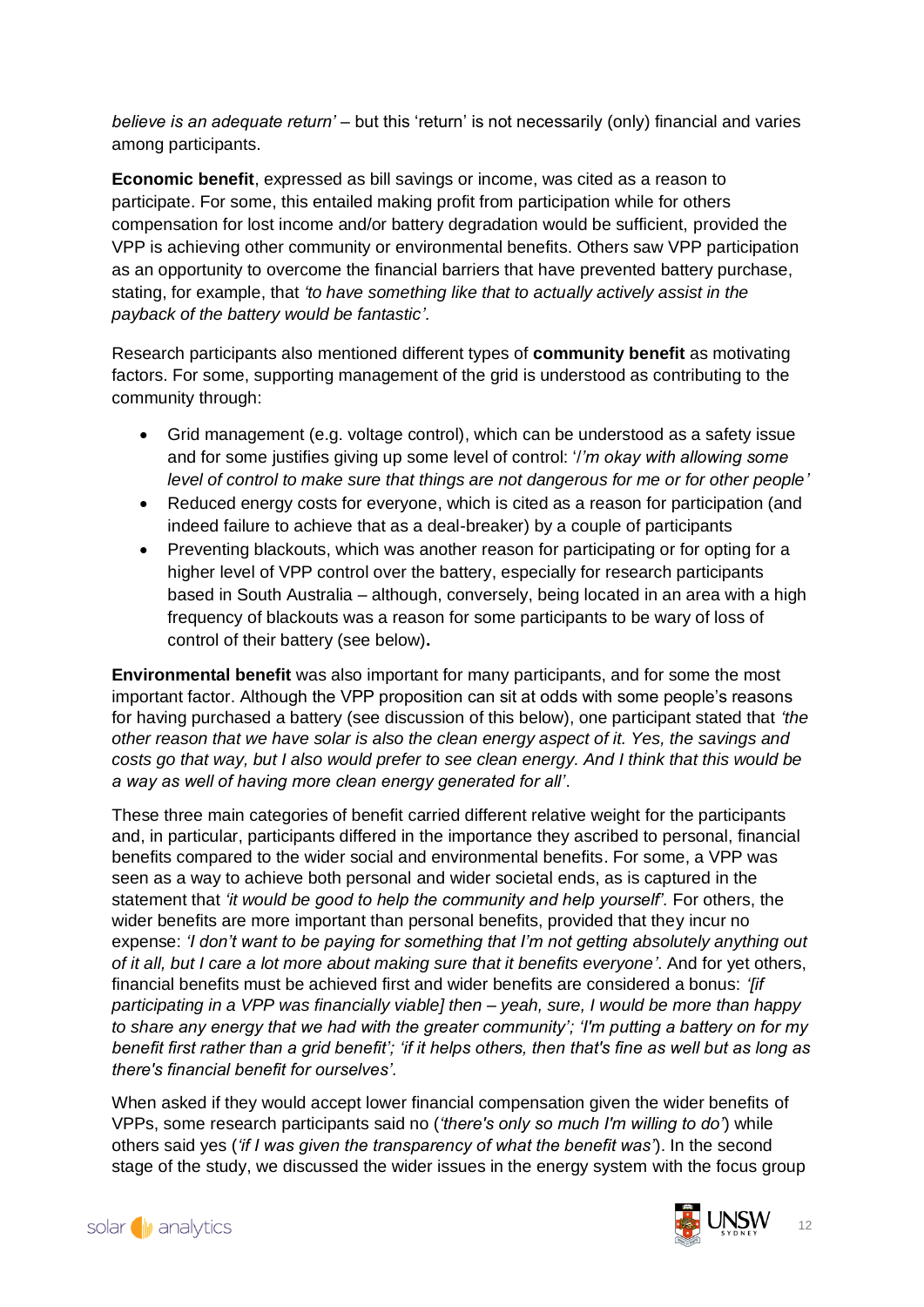participants after initially showing them some VPP compensation models, and then asked if better understanding some of the challenges in the grid changed their perspective. For some, it made them more willing to give up control of the battery: '*it swayed my decision a little bit through the spectrum… it's moved me more towards the VPP having a greater control of the system*' (2/FG). Others remained unmoved in their willingness to participate and preference for the compensation model.

One Stage 2 focus group participant, who stated that personal financial benefit would have to be assured and considered wider social benefits as only a secondary bonus, had previously mentioned that he perceived it to be the responsibility of governments rather than individuals to manage transitions in the energy grid. It appears that this participant was approaching battery purchase and VPP participation as a primarily financial investment because he did not consider any other objectives to be their responsibility.

Conversely, participating in a VPP was seen by a couple of the participants as 'empower[ing]' and about playing a different and important role in the energy system: '*What we're not waiting for is for the bigger companies to be putting in massive batteries. I see it as the individual joins with its community to take charge of its destiny in electrical supply systems and doesn't wait around for the politicians or the big corporates'*.

Some research participants describe VPP participation as the next logical step on a renewable energy pathway that began with their solar system installation, followed by battery installation. Some see it as an indicator of being *'ahead of the curve'*, or are interested out of *'nerdy'* curiosity or love of new technology: *'I'm looking for something else to do now, like, I've put in solar, now what can I do?'*.



#### **Barriers to participation**

Given current battery costs, people who have purchased or are considering purchasing a battery tend to be motivated primarily by energy independence and security rather than by financial benefits, as discussed above.

VPP participation was understood by some participants to undermine these benefits, as widely expressed in a concern about loss of autonomy or control over their battery: '*I'm not sure how much control we would have to give over*'**.** One participant stated that *'I'd really wanna look at my own figures first and what my outputs and what I had before signing up to any of these things 'cause the whole point of having solar and having a battery would be to maintain your own personal power supply'*. This issue is particularly pronounced among participants who experience blackouts frequently: *'What happens if you get a blackout? If I – you're out for a couple of days no power.'* Some participants articulated reservations that loss of access to energy stored in their battery could lead to a loss of comfort in their home: *'I think it would be very difficult to relinquish control around comfort'.*

Some participants found it difficult to conceptualise VPP functionality that was optimised to maximise their household income, instead seeing VPP use of a battery in opposition to its use for minimising household bills. Accordingly, they anticipated that they would not benefit, or may even be financially disadvantaged, because they would have to purchase electricity if it was not possible to access electricity stored in their battery – potentially at a higher rate than they were compensated for participating in the VPP. They reasoned that *'if I don't use my battery […and] what I'm paying for my power is more than what I'm getting back, it might not even be worth it'* or even that *'you're actually losing money on the virtual power plant'.* 



13

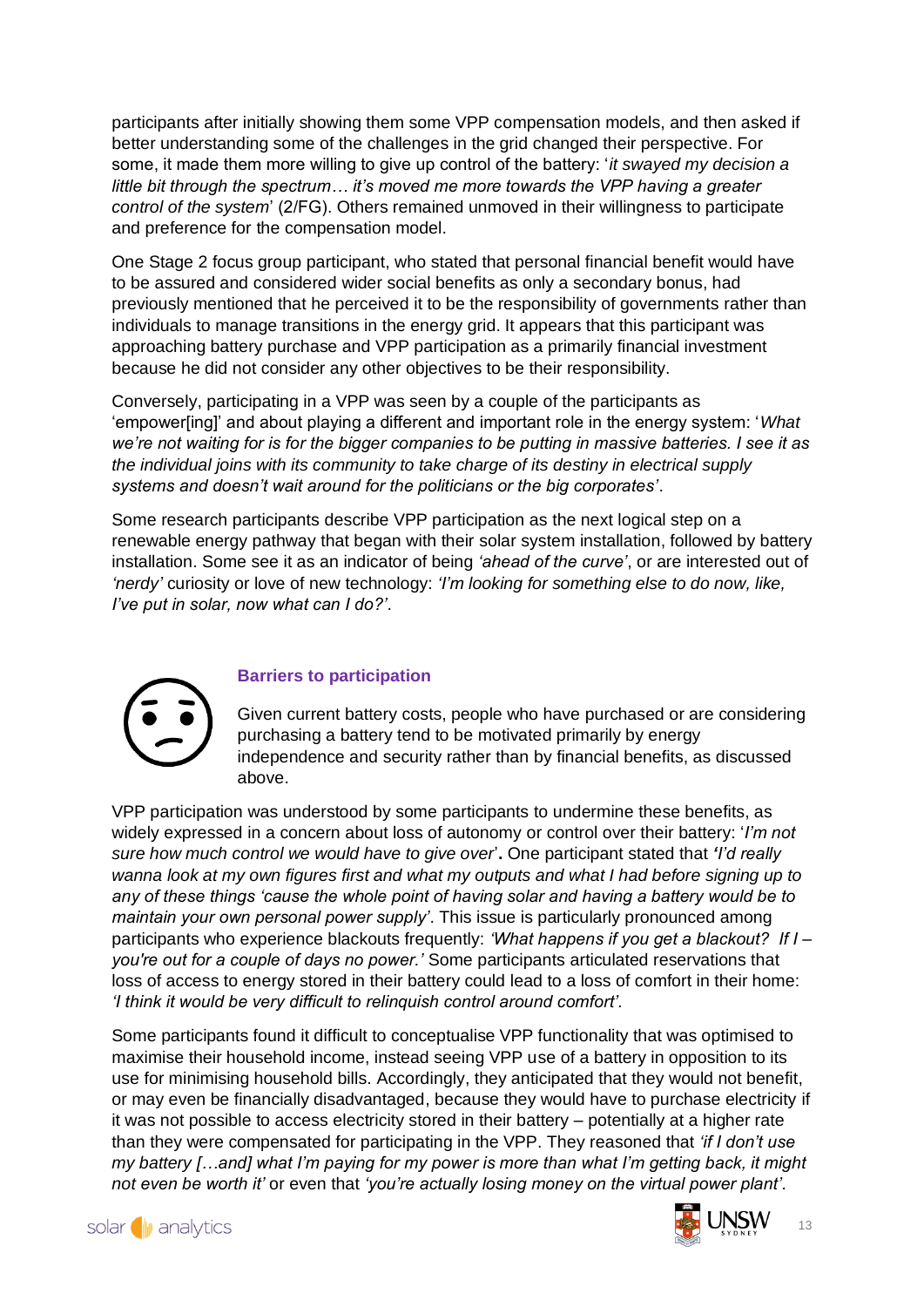One research participant expressed disappointment at what he saw as the lack of a financial case for VPP participation: *'So in one way, I'm a little disappointed. I was hoping there was some magic'.*

Other barriers to VPP participation raised by the research participants included that the VPP might undermine their environmental reasons for battery purchase if it would require them to draw electricity '*from the grid because I don't know where that's coming from. If that's coming from coal-fired power station then I don't want to do that.*' Other concerns were the impact of frequent discharging on battery life and, relatedly, the limitations of battery recycling at present. Others were related to battery malfunction, safety and insurance, and research participants raised questions about which party would be responsible in the event that a battery controlled by a VPP malfunctions or causes damage, and what would happen if a battery owner is contracted to provide capacity to the VPP but the battery is not available.

In general, the lack of information about or understanding of a VPP is a significant barrier and was mentioned by most participants. The sense of not knowing how it operates and would impact them – and the suspicion that they may be taken advantage of in the absence of more information and transparency – was a strong one among participants. They stated '*I need to understand who is benefiting from this*' and asked *'Is there any way it can be used… against me?'*. This concern about exploitation was particularly directed towards some actors considered untrustworthy; *'Retailers are evil'*, for example. The reservations of some participants appeared to be related to the term 'virtual' and the perception that something intangible cannot be understood or relied upon: *'Is it actually there?'*. One participant stated that *'the last thing you need'* is more complexity in the grid; *'they should have left it as easy as it was to start with'*.



#### **Conditions and incentives for participation**

- As discussed above, a lack of information and understanding of a VPP is a significant barrier to VPP participation. Accordingly, among the factors that would put the research participants at ease, the most common theme was more information. They expressed a desire for transparency, both:
- before entering a VPP program, with some indicating that they would want advice tailored to their particular circumstances, and
- during the program, with some expressing a wish to be able to monitor exactly when and how their battery is participating in a VPP at any given time: *'I want visibility [to know] exactly what you're doing with my battery'*. One or two others noted that they would not want to have to monitor it constantly, however.

Participants expressed that they need to understand the financial costs and benefits for their household, perhaps through a simple interface providing information about energy and financial flows and greater clarity of non-financial costs in terms of the loss of control of a proportion of their battery use (conveyed as time, energy, and number of occasions). They want to know '*what am I giving up?'.* They also want to see the wider implications and *'who else is benefiting*' evidenced – for example, that *'a 30% uptake of people into this scheme would mean – the benefit would mean we might not have to build another power station or something'*.

For households who purchased batteries for largely non-financial reasons, participation may be contingent on 'home energy needs' being met first: *'I want to make sure we have enough* 

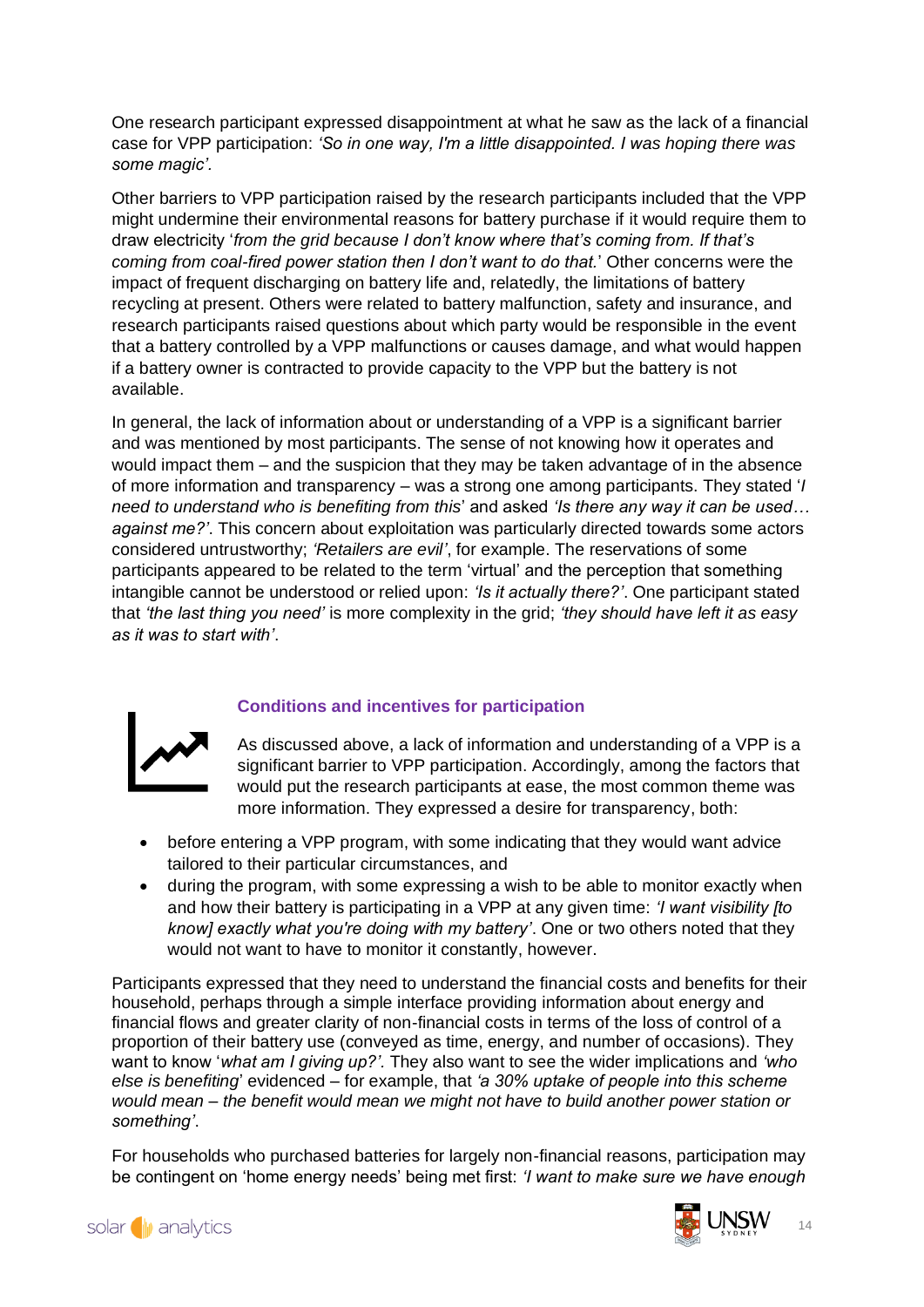*left over'*. But what these 'needs' are, and how they are met by a battery, is unclear and complex – and vary according to PV and battery sizes and household loads as well as lifestyles and perceptions.

More broadly, participants want the assurance that the VPP is operated in such a way 'that the person who has the battery isn't disadvantaged'. They want the sense – perhaps less easily achieved than provision of the data outlined above – that the VPP is well considered and designed: *'I would be happy being a part of something if I felt like it was worth – if I felt that it had been well-researched, thought about'.*

For some research participants, the opportunity to first trial battery use and then decide whether to participate in a VPP is important, partly because this would allow them to assess their particular financial circumstances with a battery and better weigh up the value of VPP participation: 'I *would probably wanna get the battery and see how much we were benefiting from that*'. Another research participant also suggested a VPP trial period before participants commit to a longer-term contract.

The 'deal-breakers' for VPP participation, on the other hand, include:

- data insecurity
- pressure to participate
- not having the ability to opt out
- significant upfront costs
- not owning the battery *'at the end of it'*, and
- lack of transparency.



#### **Preferences for level of participation**

Both Stage 1 and Stage 2 focus group participants were shown four options representing different levels of participation in a VPP, ranging from no VPP participation, to occasional VPP use of the whole or part of the battery, to VPP use of the whole or part of battery at all times.

|                                                                              | <b>Option A</b><br><b>No VPP</b><br><b>Battery Only</b> | <b>Option B</b><br><b>Occasional VPP</b>   | <b>Option C</b><br><b>Shared Use</b> | <b>Option D</b><br><b>Full time VPP</b>    |
|------------------------------------------------------------------------------|---------------------------------------------------------|--------------------------------------------|--------------------------------------|--------------------------------------------|
| How often does the<br><b>VPP control your</b><br>battery?                    | <b>Never</b>                                            | 10 occasions per<br>year                   | 30 occasions per<br>year             | Constant control to<br>maximise income     |
| <b>Proportion of</b><br><b>Battery capacity</b><br>retained for<br>household | 100%                                                    | 0%<br>VPP has control of<br>entire battery | 50%                                  | 0%<br>VPP has control of<br>entire battery |
| <b>Information and</b><br><b>Choices</b>                                     |                                                         | Advance notice<br>- able to opt out        | Advance notice<br>- no opt out       | No advance notice                          |
| <b>Annual Financial</b><br><b>Benefit</b><br>(Battery + VPP)                 | \$800-\$1200                                            | \$1200-\$1600                              | \$1200-\$1600                        | \$1600-\$1900                              |
| <b>Payback</b>                                                               | 10 years                                                | 7 years                                    | 7 years                              | $5\frac{1}{2}$ years                       |

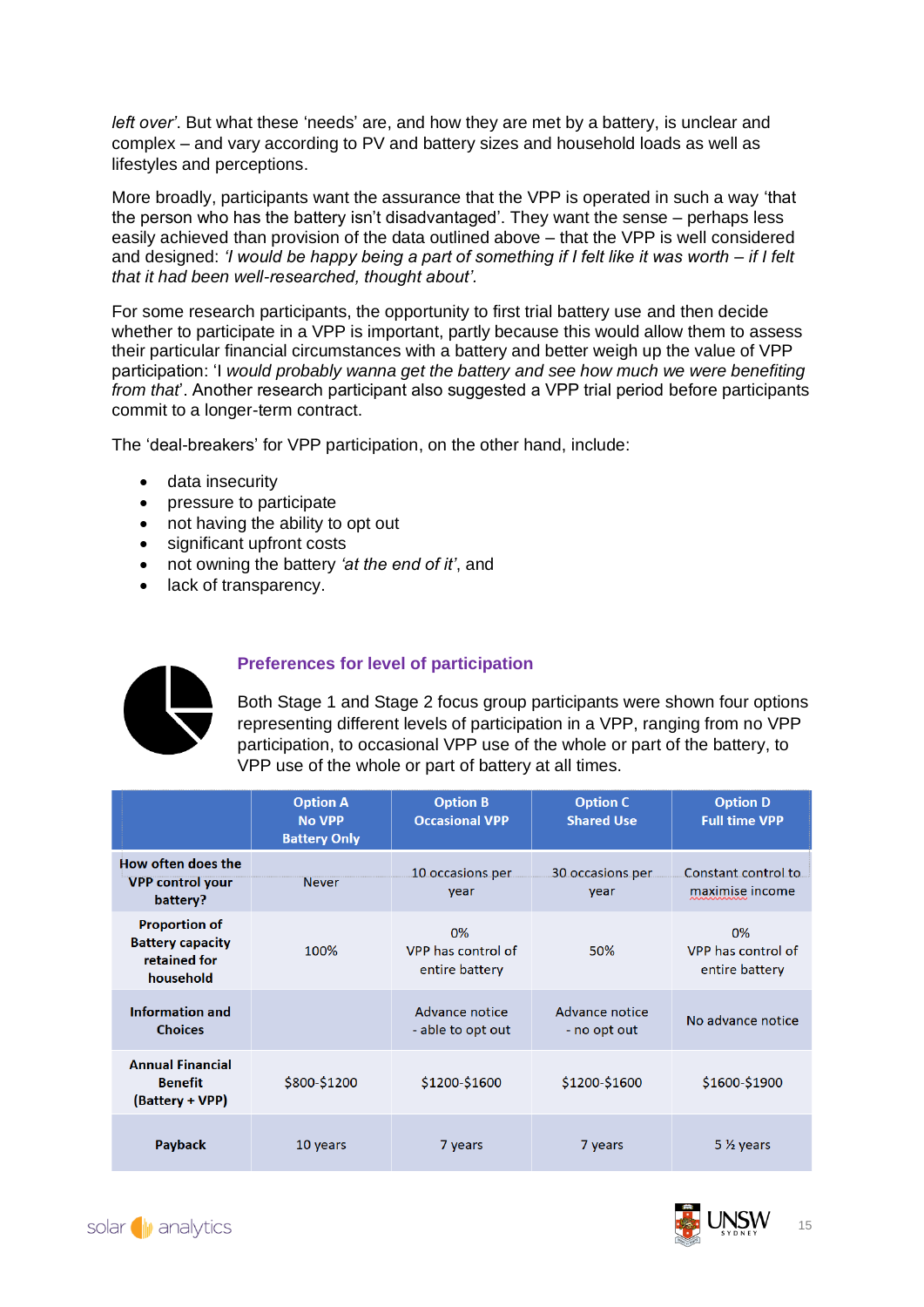The range of responses here elicited a wide range of responses among the focus group participants. Many eliminated the 'all the battery, all the time' model (option D), even if it was guaranteed to deliver greater financial benefits than the other models, although a few identified the financial benefit of having battery use optimised to maximise household income: *'If you let them use all 100% of the battery all the time […] it'll cost you less when you buy or use it, and yeah, you make money'*. One participant chose this option because of a preference *'to have the power available for everyone, rather than … keeping it [to] myself'*, while others shifted towards this option in response to an explanation of the wider grid. community and environmental benefits of a VPP.

One participant identified that this model offered a proposition – investment in a battery for a financial return – that is completely different to buying a battery for household use and using a VPP to deliver additional value:

'*I think there's a fundamental difference … between B and C, and D. D is, if you like, an investment decision. I think it will depend on your mentality when you purchase the battery and why you were doing it. If you want to be able to use it to run your house and feel like you're doing good for your own household, then option D would probably be a bit negative, and C wouldn't be too great. But if you're looking at as a purely investment point of view, and if option D gave you the best return and you really didn't care what happens to the energy, then option D could be quite viable. It really depends on how you wanna think of your battery, whether it's for you personally or if you're doing it as an investment I guess'*.

In other words, the rationale for battery purchase influenced how participants viewed the options presented to them.

One participant viewed the undertaking of battery purchase and VPP participation as a purely investment decision as a risk:

*'I think it depends on the contract or the agreement. So, the last thing I want is go to option C, run that for two or three years, and all of a sudden cost of batteries come down a lot and then the power company goes and decides to have their own batteries and basically go like, "We don't need your battery anymore 'cause we got our own. See you later." You've invested all this money, which, you can still use for your own good, but if I buy a battery for the sole purpose of running VPP, then I'm at risk.'*

Another participant described this tension between the motivations for battery purchase and VPP participation in terms of the desire for control that solar owners have already demonstrated, in so far as they have taken control of their electricity costs and would not then want to give up this control by participating in a VPP: *'I think by virtue of me wanting solar takes some control of what I'm paying, and then to feel like at this stage hand balling that away and losing it again seems counterproductive'.*

Most participants preferred an option that allowed them to retain use of a proportion of the battery; for some this was security against blackouts, for others it was based on the perception that 'giving up' the battery to VPP control could be financially disadvantageous or undermined the rationale for having a battery.

The idea of users setting a price (e.g. \$/kWh) for use of their battery was suggested as an option that would enable customers to incorporate their own preferences by pricing other

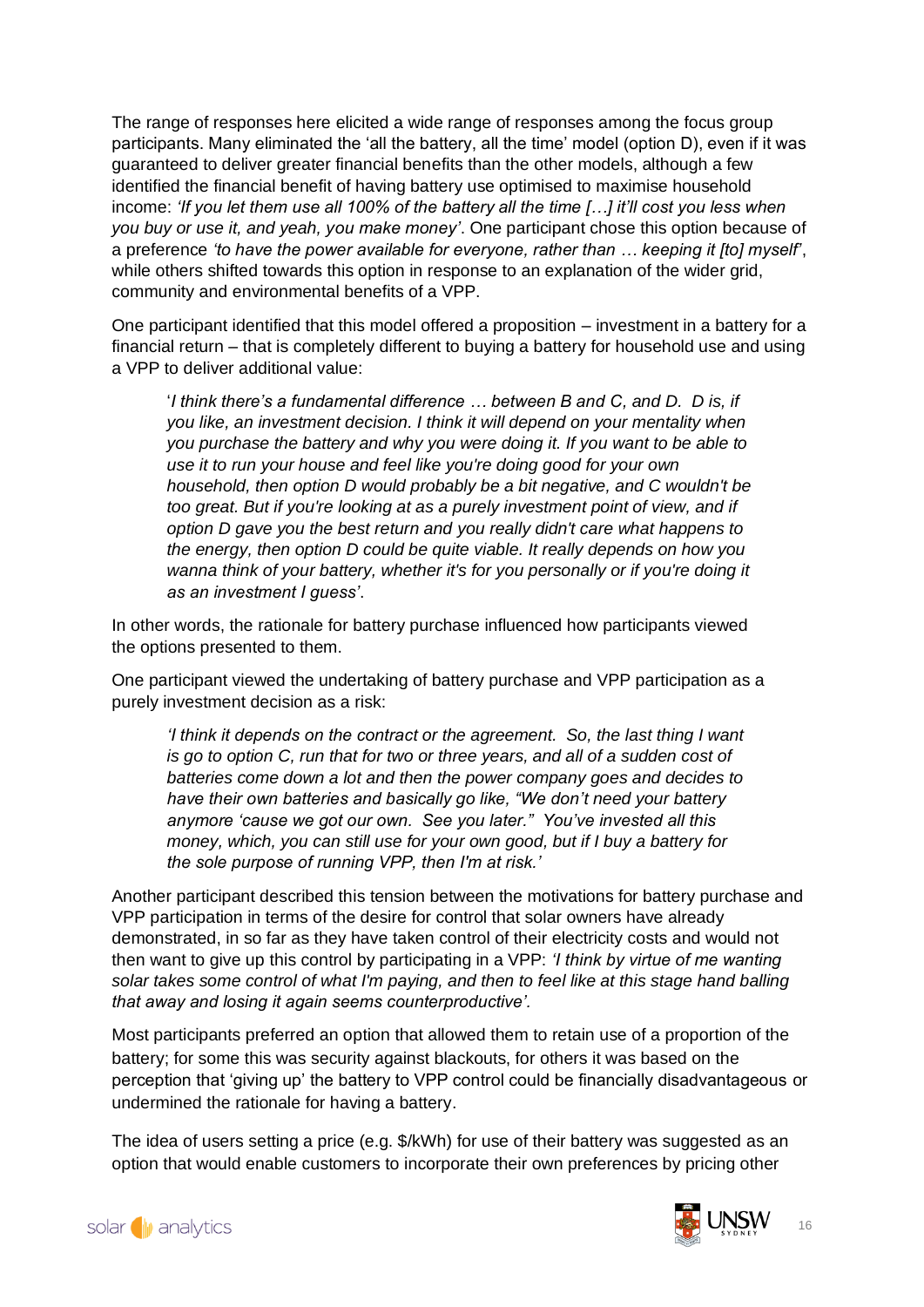battery benefits (independence, reliability, etc) as well as lost TOU revenue, recognising that there may be limits to flexibility that result in prices set very high for non-negotiable battery capacity.



#### **Risk and compensation preferences**

Through example VPP offerings, we explored preferences for low-risk, upfront benefit versus higher-risk, ongoing benefit. Stage 2 participants were presented with several slides showing different compensation arrangements. These included a fixed payment for VPP participation (either

upfront in the form of a battery discount, or as a regular payment or bill discount), a share of VPP benefits (80% or 70% depending on contract duration) or the customer receiving the full value of the VPP and paying the aggregator a fixed monthly fee. Different contract periods and levels of battery participation were also explored (see the following sections).

Payback period was the most common metric used by participants to compare the proposals, though a few focused on \$ income or % ROI. Several participants expressed the importance of payback relative to expected tenure: *'How do I know I'm gonna be in my house in ten years' time, that's one of the factors as well, whereas the six-and-a-half years is less which is more enticing'*. For others, 6.5 years is still too long and could be a dealbreaker.

While some thought the proposed compensation was inadequate, one interviewee just wanted evidenced, fair compensation for battery degradation.

Preference for low-risk upfront battery discount was explained by plans to move in a few years or by restricted access to capital, while others preferred ongoing payments if they were combined with flexibility *'to chase the income'*. The participant mentioned above who considered grid management a responsibility of the government and approached VPP participation as a purely financial question also expressed a preference for a guaranteed benefit, whether in the form of a discount on battery purchase or fixed payment, and was concerned about risks associated with the investment, including that the VPP operator could cease to offer VPP participation in two or three years and that his battery could cease to function. For some, ongoing benefit is more attractive because *'it's generating household income'* or because it feels as if it would offer a higher level of control. The question was raised of what would happen when a customer moves house if they have bought a discounted battery or committed to a contract to participate in a VPP.

Some participants preferred to receive a proportion of the VPP value, taking on higher risk to receive likely greater investment returns, with one opting to pay a fixed fee to the VPP aggregator and retain the full value from VPP use of the battery, provided they could opt out at any time. One compromise suggested in a Stage 2 focus group was for participants to receive a guaranteed minimum monthly income from the VPP, with additional payments dependant on the number of VPP events or the value generated.

A guaranteed income was seen as preferable where participants saw a strong connection between VPP activity and grid management. They reasoned that *'if it's not called upon for whatever reason, then there's no income coming in from it and, certainly, in the area where we are, we've had very little power issues I think we've maybe gone out once or twice in last year'*.

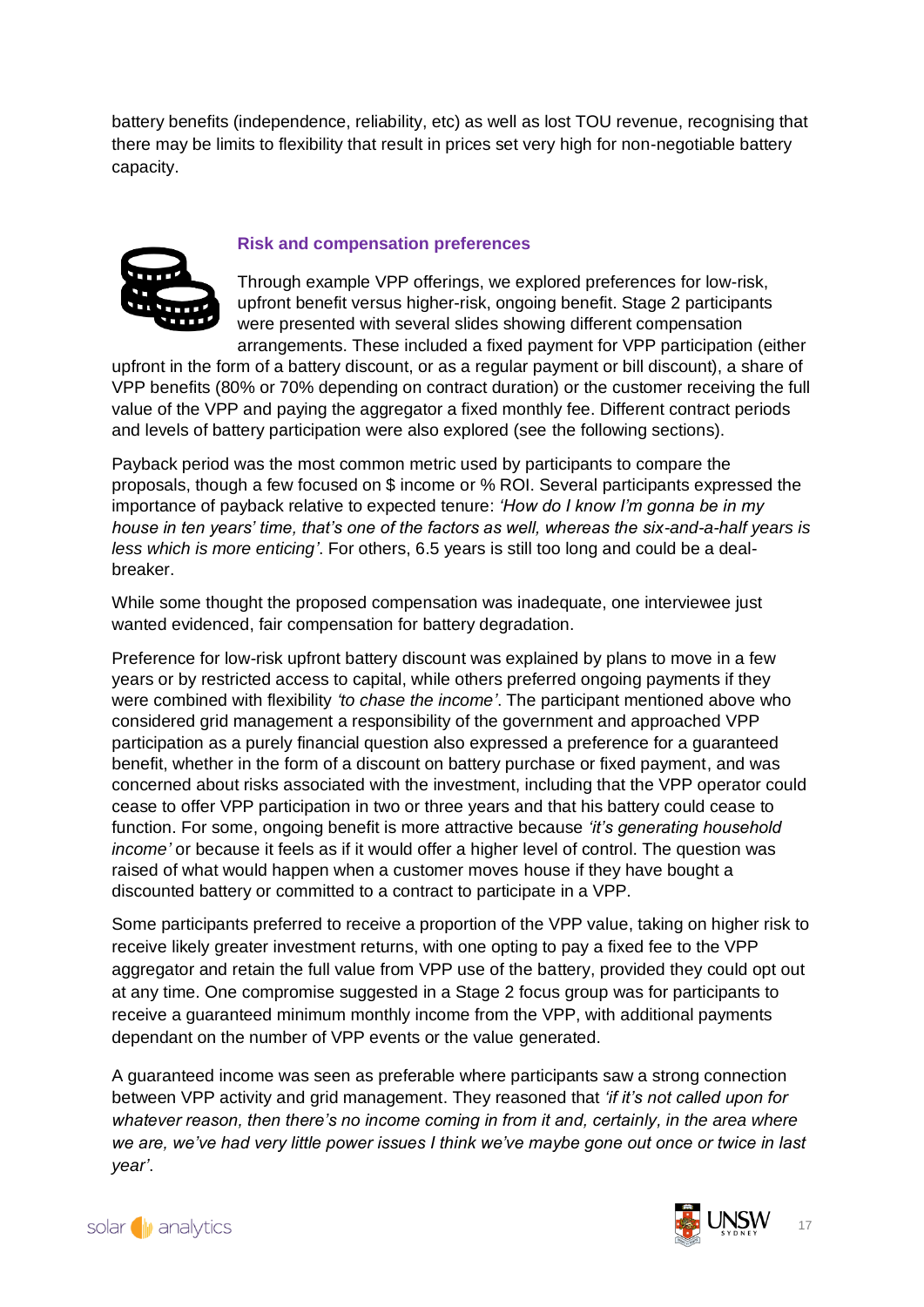Presenting different VPP arrangements on slides revealed the difficulty of explaining the concept and operation of a VPP. Some focus group participants reacted strongly against all the VPP arrangements presented, with one declaring *"I'm not even interested in buying a battery – if anything I'd go completely off the grid!".* The conceptual complexity of a VPP, and it's potential business models, may combine with distrust of retailers to generate concern that the VPP is just another way for energy companies to take advantage of energy users. Moreover, a household battery is seen by many solar households as a step towards energy autonomy and independence from electricity companies; attaching it to a complex and opaque business arrangement with – potentially – those same companies makes it considerably less attractive.



#### **Contractual preferences**

Having advance notice of VPP battery use, ideally combined with the ability to opt out of an 'event', was popular. The capacity to opt out of any given event was seen to make giving up a larger proportion of the battery palatable because people felt they retained control of the circumstances in

which they would give up that control.

Similarly, many participants preferred a rolling arrangement or the ability to opt out of contractual arrangements and reacted strongly and negatively to the possibility that they might be locked into a contract. Some cited concerns that the VPP benefits could change within the period of the contract (through changes in the market or reduced solar generation through climate change) such that they end up worse off, or that they wanted to be able to switch to *'a better deal'* if it became available. Some cited the removal of subsidised solar feed-in-tariffs as an example of *'moving goalposts'* and a reason to avoid a long-term commitment to a VPP.

A smaller proportion of respondents were more comfortable with the idea of a fixed contract, if justified by a fixed income, or mentioned that they enter such contracts in other parts of their lives, but specified a limit of 1 or 2 years, comparable to lock-in periods for electricity, phone or mortgage. One participant stated that they would accept a 5-year contract, however, if it paid for the battery and gave them, potentially, another 5 years of unencumbered battery use.



#### **Preferences for operator**

While some participants had no preferences *for w*ho would run a VPP, others identified a range of trusted parties: an Australian company or one with Australian datacentres (due to data security concerns); an organisation with perceived technical expertise; or one with evidenced good customer

support (due to poor experience with an energy retailer). Retailers and generators (particularly those linked to the coal industry) were commonly identified as untrusted organisations. Others indicated that a public, not-for-profit or environmental organisation would be preferred, while some comment that market competition would be required to ensure value for participants. There were also suggestions that community organisations

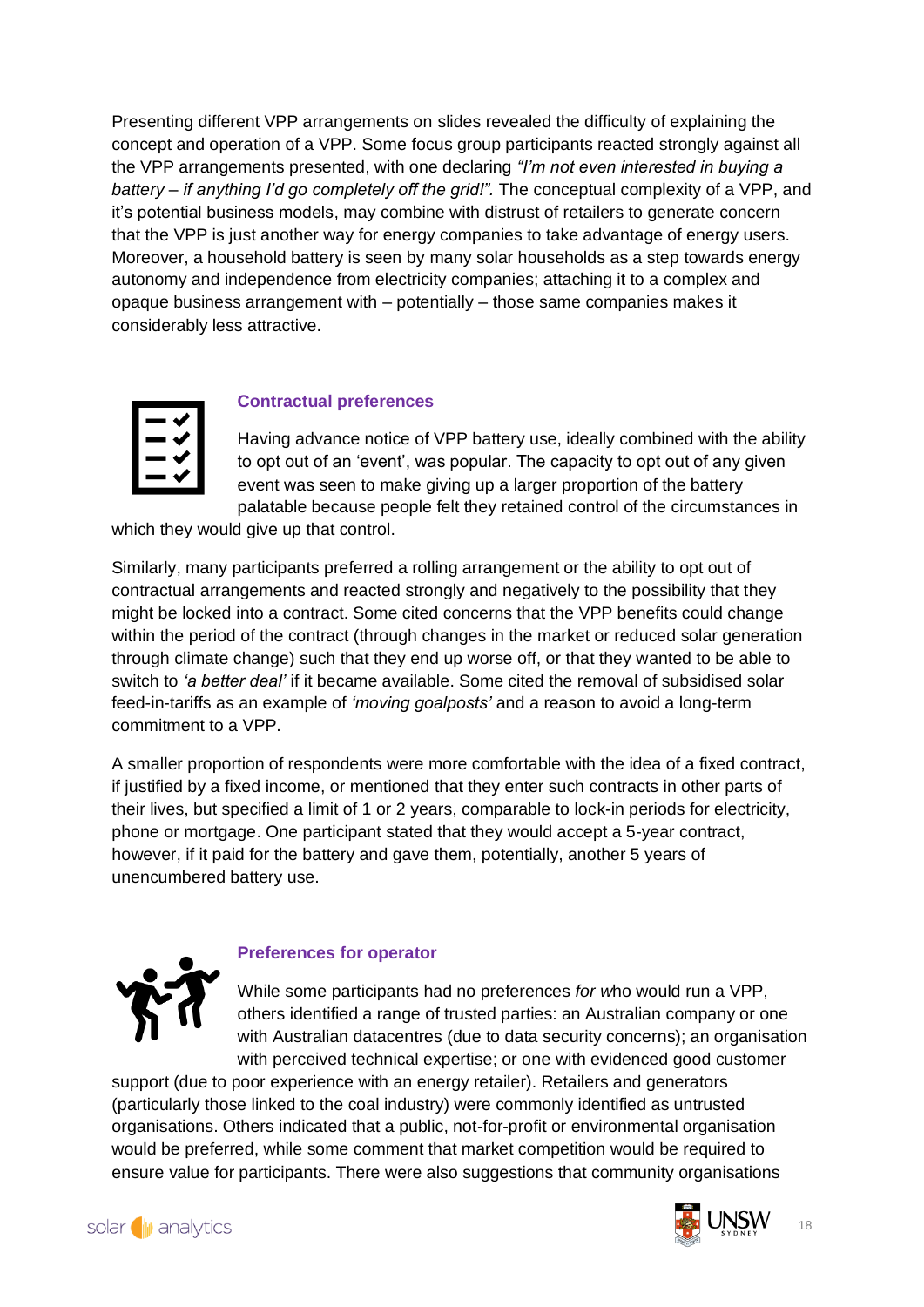would lack the required expertise or decision-making abilities. Others stressed the importance of government oversight.

When asked if they would be willing to change retailer in order to be able to participate in a VPP, participants offered mixed responses. For some, changing energy retailers to participate would present an administrative barrier, while others thought it a simple process but would need detailed information about the retailer, including country of ownership, customer service model and electricity tariffs.



#### **Preferences for geographic scale**

Most participants expressed a preference – or indeed an assumption – that the VPP would be local in scale. This is perhaps partly associated with the typical initial understanding of a VPP as energy sharing and the attraction of many who are motivated by community benefit to the prospect of supplying

excess generation to other (local) energy users. Some suggested a geographic hierarchy of community beneficiaries, from immediate neighbours to residents of their state and beyond. In some cases, this preference for local benefit appears to be based on a desire for assurance of the positive impact of the VPP: *'If I couldn't see a really tangible reason for it; if it didn't make a big difference to people, then I would feel very uncomfortable handing over the keys to the battery'.* For others, the preference for a more local scale is associated with what they consider manageable and trustworthy: *'once it gets bigger than that, I just feel that there are too many forces just way beyond my imagination that could mess it up'*. Some of these participants, when questioned, admit there is not necessarily a good reason for the VPP to be at this scale. Others expressed no preference for any particular scale, indicating that it was more about where there is need: '*I don't care who it goes to. Wherever the system takes it.'*

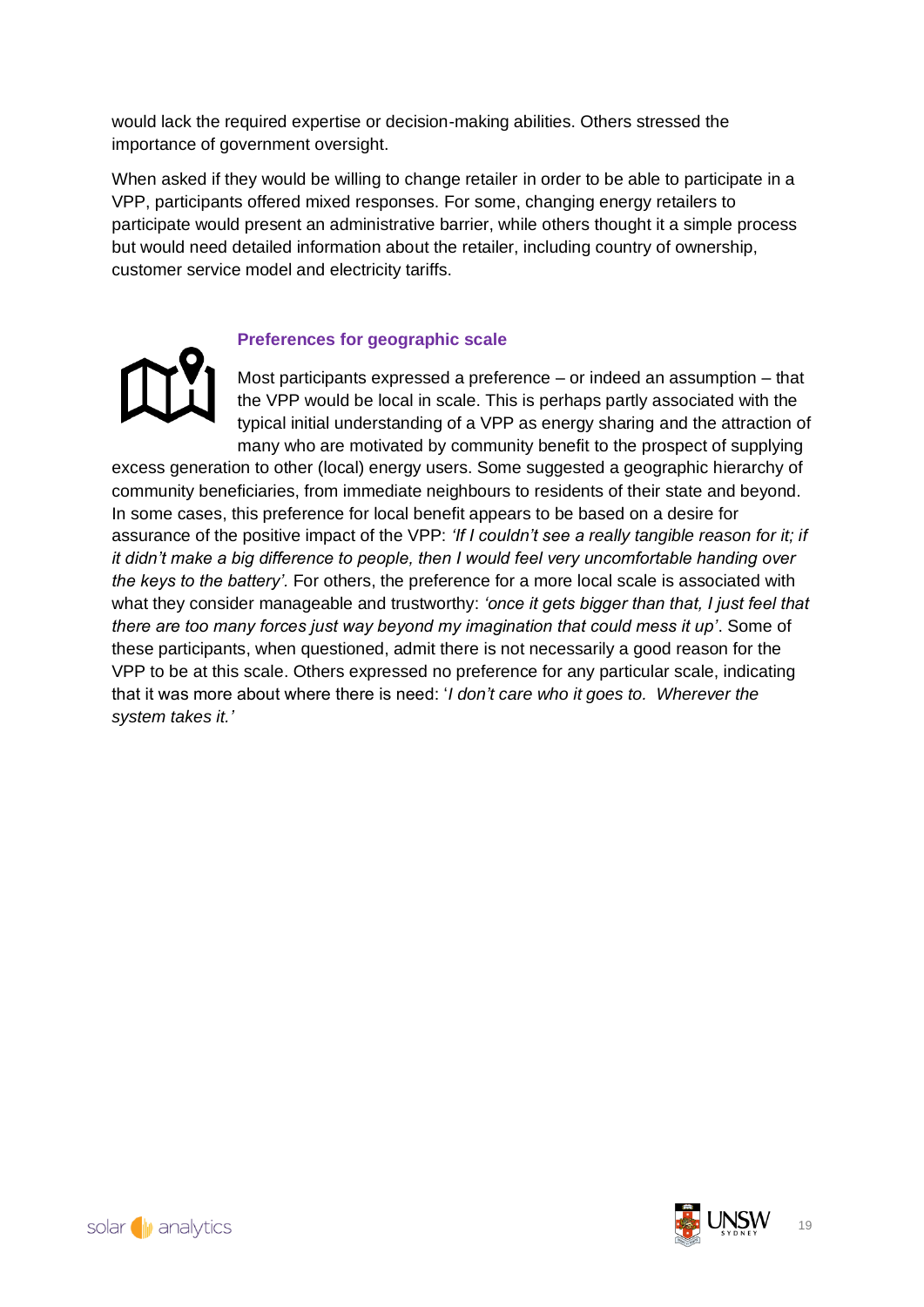### **Discussion**

The research findings set out above allow us to return to the research hypotheses we developed during the study and draw the following conclusions. **All five hypothesis were, to varying degrees, supported by the data.** 



#### **1. VPP participation does not align with motivations for investing in solar or batteries**

Many of the research participants who own solar systems – particularly those with monitoring as well – have increased awareness and understanding of the energy flows in their house and see a battery purchase as an additional tool to manage this energy and to maximise their solar consumption. Asking them to participate in a VPP where the battery is a black box, operated by an external organisation (or its algorithm), whether to maximise their financial benefit or the stability of the network, is asking them to pivot 180 degrees in both their understanding of a battery and in their relationship to energy. This suggests that, while many participants are interested to better understand how a VPP can offer a range of benefits, and some appear open to considering different ways of utilising their batteries, considerable engagement is required to achieve such alternative understandings.



#### **2. People without solar and batteries are more open to VPPs as a purely financial proposition than those who have started their 'sustainable energy journey'.**

The possibility of a VPP may be more appealing to people who do not yet have either solar or a battery, as suggested in the following statement:

*'Now that I know, other than those traditional views I had about how solar works, knowing that other options like VPP are available. I think I will a bit more actively looking into my options. I think I'm more inclined now to have solar, definitely, more than I had before tonight's session because I know that there are different options and there are ways that I could save'.* 

It may be the case that they could be engaged to invest in solar and a battery and participate as a more purely financial proposition, without the strong emphasis on maximising selfconsumption that existing solar owners tend to have.

#### **3. Understanding of community, environmental and grid benefits can help motivate electricity users to participate in a VPP**

Recent social science research on electricity pricing and tariff reform has tended to emphasise the need to simplify communication about electricity. QUT researchers, for example, have argued that, "Consumers emphasised the need to use plain language, with no jargon, to focus on key benefits and the consumer actions required to activate the benefits rather than explaining the technical aspects of why pricing signals were needed" (QUT and CitySmart, 2017:36).

However, too much simplification about VPPs is likely to be met with scepticism. Our respondents tended to appreciate the common problems for which VPPs would be a part of the solution. This was particularly the case when a definition of VPPs was provided in

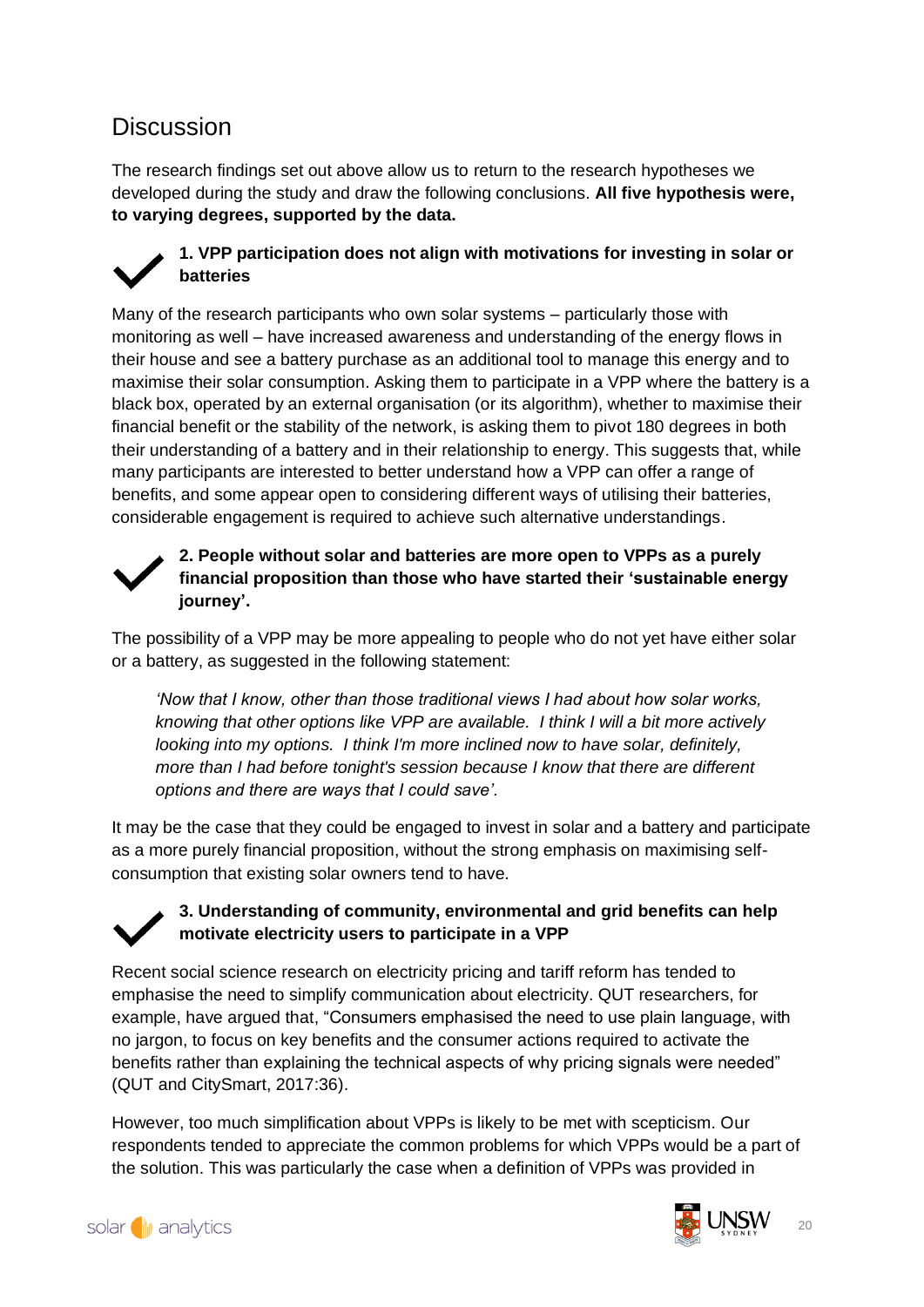interviews and focus groups. Participants articulated a range of reasons for their interest to participate in a VPP that extended beyond that of personal financial benefit. These included environmental reasons, including helping to enable the integration of more renewable energy into the grid, and community benefits, including helping to ensure safer, more reliable and affordable electricity for the wider community. As described above, some also indicated that these broader motivations outweighed that of personal gain, e.g. '*'I don't want to be paying for something that I'm not getting absolutely anything out of it all, but I care a lot more about making sure that it benefits everyone'.* 

In the Stage 2 focus groups, we tested this hypothesis by asking participants about their willingness to participate in a VPP before we outlined some of the wider benefits – of which few were already familiar. We then asked them whether a greater understanding of those benefits changed their preferences. Some responded that it would make them consider greater participation of their battery in a VPP for more of the time, moving towards Option D in the participation models in the diagram above: *I've got to admit, it swayed my decision a little bit through the spectrum*' and '*It makes me more confident in my decision to say option D… knowing that you're working for the greater good bit'*.

Not all participants were influenced by these benefits, but these findings show that the broader implications of a VPP is an important part of the conversation with prospective VPP participants – especially in the context of generally low levels of understanding of the challenges currently faced in Australia's rapidly changing energy system.

#### **4. VPP participation is constrained by restricted flexibility capital (including lifestyle, economic resources, etc.), reliability concerns, concerns about being taken advantage of, etc.**

As outlined above, there are a number of barriers to willingness to participate in a VPP, including the financial commitment associated with battery purchase, perceived loss of control and power security, and concerns about being financially disadvantaged by VPP participation.

One of the most significant barriers identified centres around the VPP participant's sense of control. What this sense of control means varied among the research participants, however. People looked to different aspects of the VPP compensation models we showed them for a sense of control: proportion of battery retained for household use, possibility to opt out of individual events or to opt out of a contract at any time, 'some form of blackout protection', sufficient compensation ('*I'm just better off just accepting that control because the financial return is so high'*), etc. This means that it may be necessary to offer different VPP participation models to allow for participants' diverse circumstances and preferences.

Some of the barriers identified in this study can be addressed in the design of the VPP. For example, a model that includes an upfront battery discount may allow some households to participate that might not otherwise be able to. Other barriers may be more intractable, such as the desire for energy independence for those who purchased PV systems and a battery as a step towards going 'off-grid'. In general, information and transparency were found to be highly important to most participants and have the potential to address and allay prospective participants' reservations about a number of aspects of the VPP.



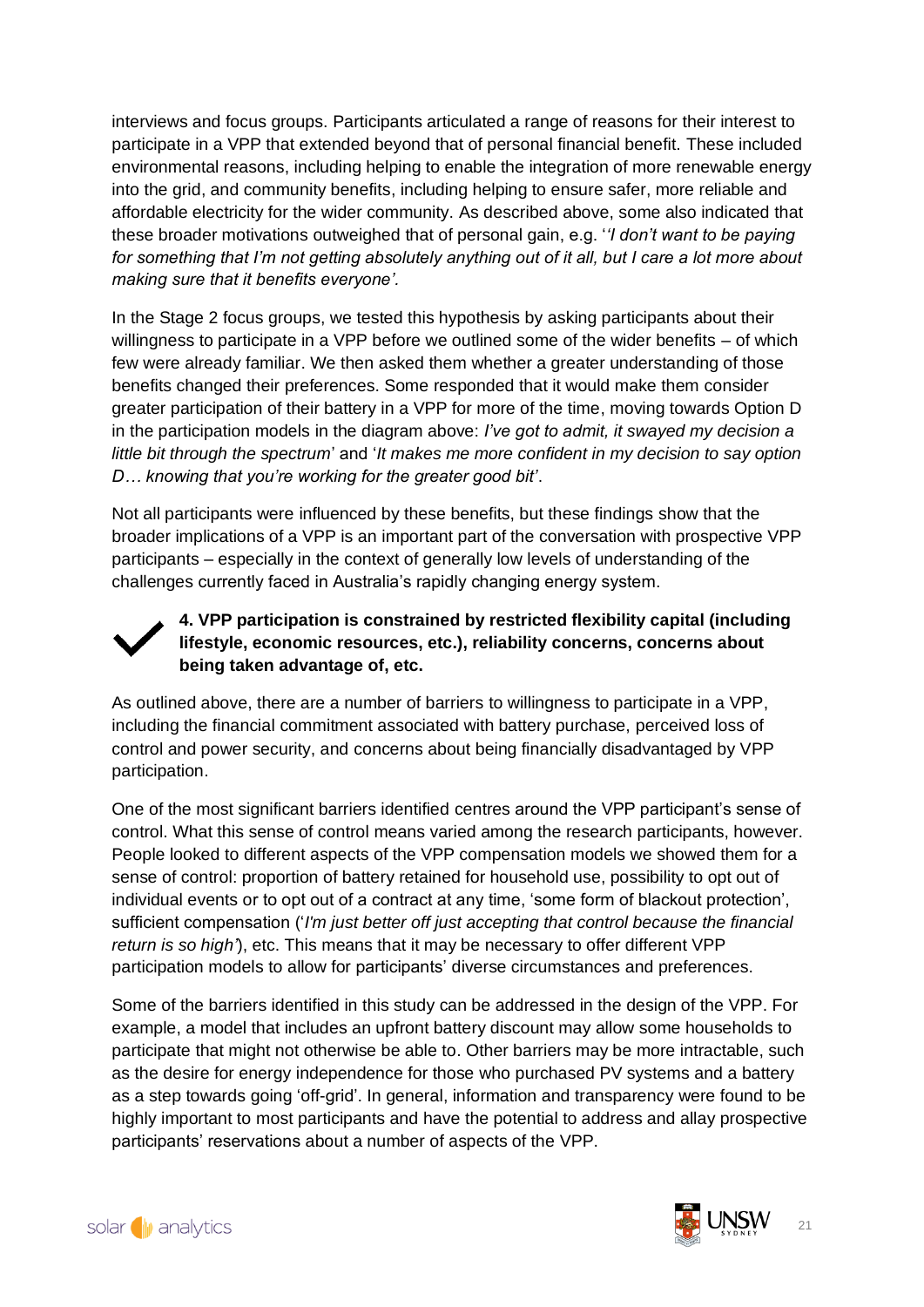### **5. Willingness to participate is dependent on a VPP being run by a trusted party, and on a transparent and fair allocation of benefits**

As outlined above, transparency in the distribution of risks and benefits for the actors involved in the VPP was found to be important for all participants. In addition, many participants' preferences for how a VPP would run referenced community in direct and indirect ways. Some expressed a preference for a community organisation to operate it; others for a not-for-profit body, an Australian company, or a public body. Many participants' expectations of the wider benefits of VPPs focused on the local level, as outlined above. Some also referenced issues of equity, e.g.:

'*a big concern for me, how is it run, particularly if it was on a federal level, how is it dispersed, is it equitable?* We have huge *issues at the moment where we've got, say, indigenous populations who are in really remote areas and you know only have electricity few hours a day, and that is a huge problem I think in our society, so is this kind of thing going to be addressing equitable power?*'

For others a sense of fairness in the contribution that VPP participants would make for the benefit of the wider, shared grid infrastructure was important. For example, several participants expressed that they would not want to put their battery in the service of the grid if other people are using energy irresponsibly, e.g.:

'*there's a thousand people out there who are just ramping their air conditioners up. So, he's taken a hit, so that irresponsible people can go on being irresponsible and that's why I say no. I don't trust the people… they just don't take responsibility and that's okay for them, but I'm not gonna bear the cost of it.*'

This suggests that trust is required not just in retailers, networks, governments, etc., but also in other energy users participating in the system, and this is another factor to be taken into account in the design and communication of a VPP program.

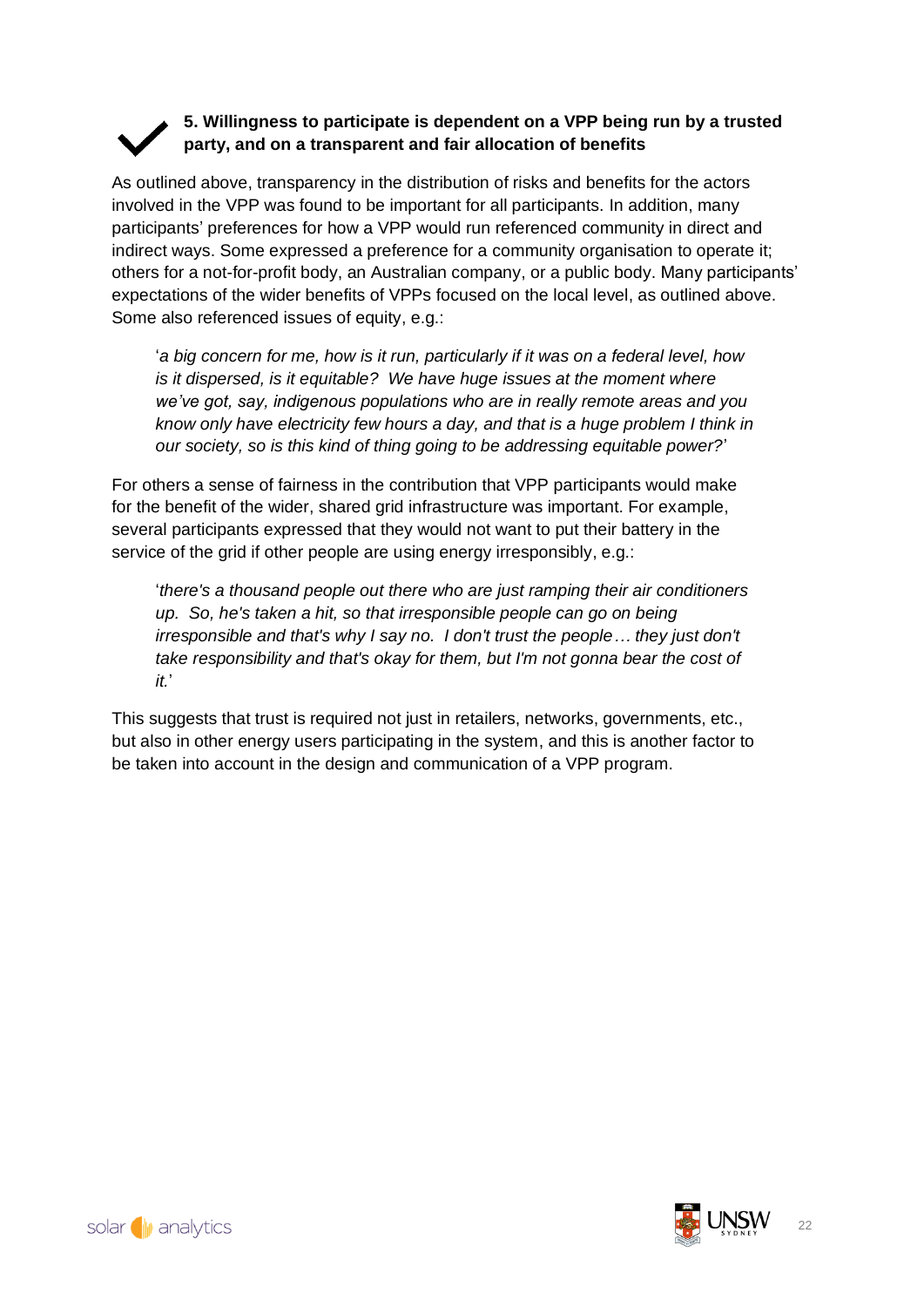## Response to Research Questions

The discussion above identifies some broad terms for customer acceptance of a VPP that enable response to the research questions posed above.

- 1 The conditions under which battery-purchasing customers might be motivated to sign up to a SolA VPP include:
	- some degree of battery capacity and control retained by the customer
	- a trusted operator, providing transparency of the financial arrangements specific to the customer's circumstances, with the customer able to opt out
	- financial incentives combined with clarity around the broader benefits of the VPP
- 2 The conditions under which solar-purchasing customers might be motivated to choose solar + battery + SolA VPP over just solar or just solar + battery include:
	- a compelling financial case lower energy bills and return on investment, paid back within a few years - that justify the battery as a purely financial transaction
	- some degree of retained battery capacity and control and/or clarity around the broader benefits of the VPP may justify lower incentives
	- a trusted operator, providing transparency of the financial arrangements specific to the customer's circumstances, with the customer able to opt out
- 3 The conditions under which solar- and/or battery-purchasing customers might agree to a data-sharing arrangement with their DNSP include, for different customers:
	- transparency around the end users and end uses of the data, including understanding of how the data helps the DNSP operate the network and the broader societal benefits
	- assurances of data security including, for some, Australian datacentres and business ownership